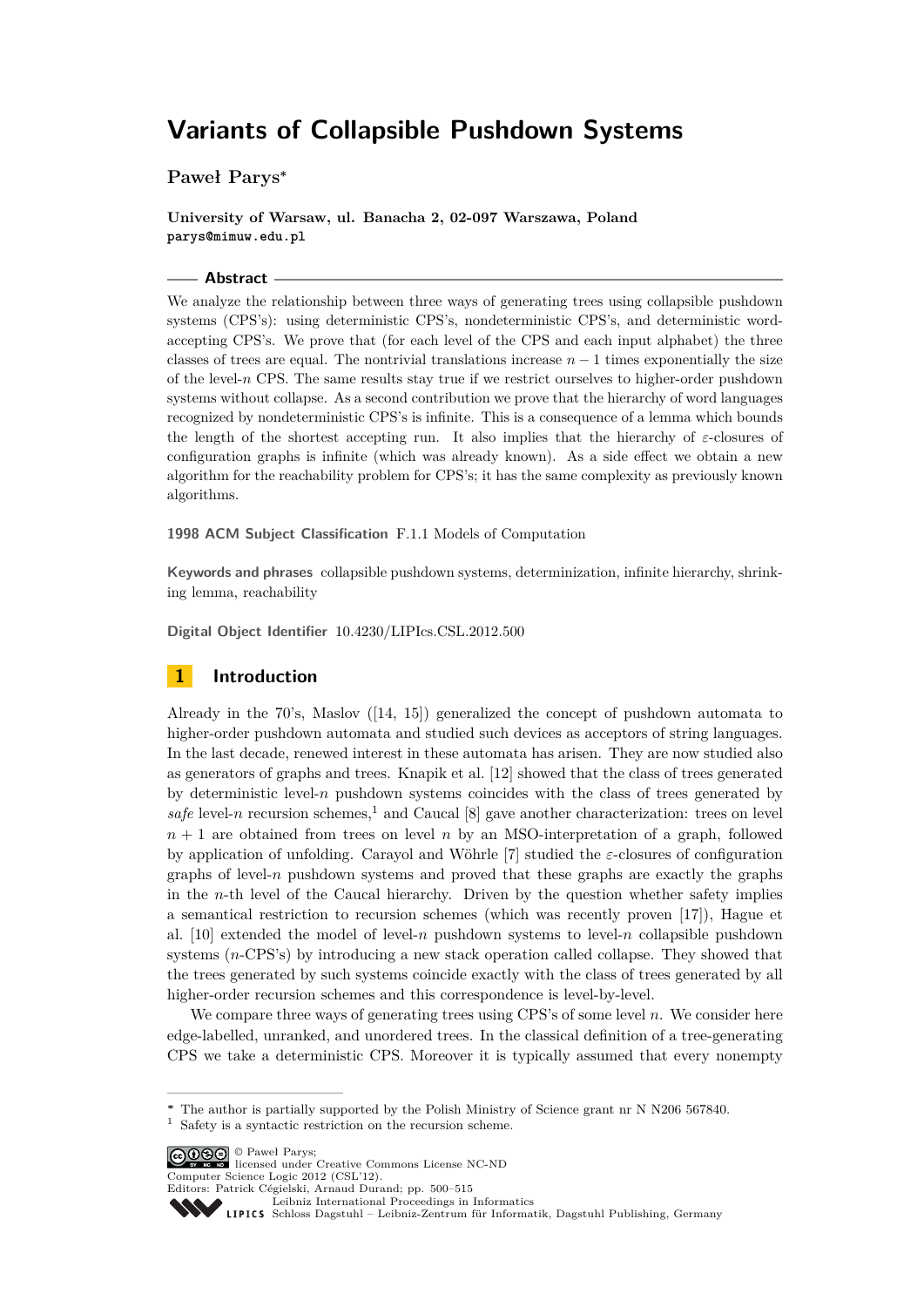run (from some reachable configuration) using only *ε*-transitions can be extended into a run reading also some letter.<sup>2</sup> We call such CPS strongly deterministic (see Definition [2.11\)](#page-5-0). To generate a tree, we unfold the configuration graph of the strongly deterministic CPS  $\mathcal{S}$  into a tree, and we contract all *ε*-labelled edges. We can also say that we take the *ε*-closure of the configuration graph, and then we unfold it into a tree. Denote this tree  $T(S)$ , and the class of all such trees as  $Trees_D^n$ . Notice that in such a tree each node has, for each letter, at most one outgoing edge labelled by that letter. Trees having this property will be called deterministic.

But we can do the same (i.e. take the  $\varepsilon$ -closure of the configuration graph, and then unfold it into a tree) for nondeterministic CPS's. In general such trees can be very strange, e.g. can contain a node which has infinitely many successors. We restrict ourselves only to CPS's generating deterministic trees. This class of trees will be called  $Trees_N^n$ . Notice that whether a tree is deterministic is only a property of the tree, not the system generating it; of course nondeterministic systems can also generate deterministic trees (the configuration graphs can contain big parts consisting of only *ε*-transitions, containing many loops and nondeterministic choices, but they are whole contracted to one node in the *ε*-closure). Nevertheless, we prove that every such tree can be also generated by a strongly deterministic system of the same level. In other words, there is an easy syntactic condition saying whether a tree generated by a CPS can be also generated by a strongly deterministic CPS.

<span id="page-1-0"></span> $\triangleright$  **Theorem 1.1.** Let S be an *n*-CPS, such that  $T(S)$  is deterministic. Then there exists a *strongly deterministic n*-CPS S' such that  $T(S) = T(S')$ . System S' has size  $n - 1$  times *exponential in the size of* S*, and can be computed in such time.*

Determinization results are always important, because deterministic automata are, colloquially speaking, simpler and have better properties. For example a strongly deterministic system can be easily simulated: having a configuration one can just run the system to see which letters can be read next. For general (nondeterministic) systems this is much more difficult, as by principle there can be arbitrarily long runs reading just one letter, so we do not know when to stop. Other reason is that it is easier to prove that a tree is not generated by a deterministic system, than that a graph is not generated by any (nondeterministic) system. To be more precise, consider our result [\[11\]](#page-14-4) showing that the hierarchy of graphs generated by CPS's is strict, i.e. that for each *n* there is a graph generated by an  $(n+1)$ -CPS (i.e. which is the *ε*-closure of its configuration graph) which is not generated by any *n*-CPS. We perform there a pumping construction which says that in a long enough run there is a fragment which (in some sense) can be repeated arbitrarily many times, and this leads to a contradiction. The problem is when this fragment does not read any letter; then repeating it does not change the path in the *ε*-closure. To avoid such situation a very sophisticated analysis is performed, which causes a technical complication of the proof. However using the result of this paper we could just show that the unfolding of this graph is not generated by a deterministic system of level *n*, which would significantly simplify the proof. For deterministic systems it is enough to perform the pumping in a simple form: repeating arbitrarily many times a fragment not reading a letter is impossible in a deterministic system, so automatically by repeating some fragment of a run we obtain longer and longer paths in the *ε*-closure.

<sup>2</sup> Sometimes this assumption is dropped (and then in the generated tree all branches of *ε*-labelled edges which do not lead to a non-*ε* edge are replaced by a ⊥-labelled edge). Because our definition is more restrictive, our results become stronger.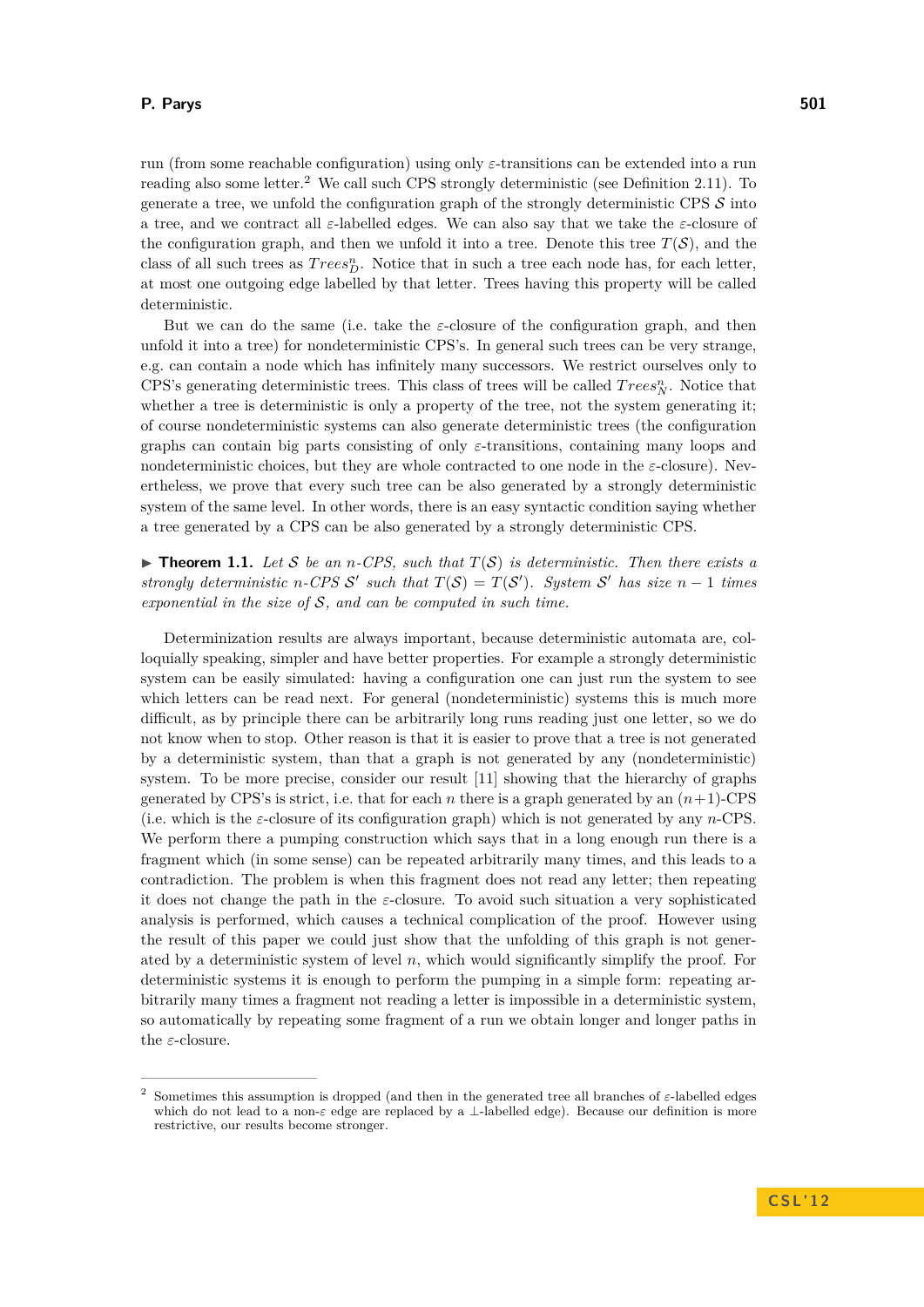We also consider CPS's as word acceptors (such CPS's are given together with a set of final states). Let us recall that no determinization is possible for word languages: it is known that nondeterministic systems recognize more languages than deterministic ones (even if we are allowed to increase the level). However we show that every deterministic system can be converted into a strongly deterministic one, in which additionally from each reachable configuration there exists an accepting run.

<span id="page-2-0"></span> $\triangleright$  **Theorem 1.2.** Let S be a deterministic *n*-CPS with final states F, used as word acceptor. *Then there exists a strongly deterministic n-CPS*  $S'$  *with final states*  $F'$  such that it recognizes the same language as  $(S, F)$ , and from every reachable configuration of  $S'$  there is an  $accepting run (unless the language is empty). System S' has size  $n-1$  times exponential in$ *the size of* S*, and can be computed in such time.*

This can be equivalently stated for trees. Let  $Pref(S, F)$  be the tree whose nodes are all prefixes of words accepted by the CPS  $S$  with final states  $F$ , and let  $Trees_L^n$  be the class of all such trees. If from every reachable configuration of  $S$  there is an accepting run, we have  $Pref(S, F) = T(S)$ . Thus thanks to the above theorem we have  $Trees_L^n \subseteq Trees_D^n$ . For the opposite implication it is enough to assume that every state is final (then every path of  $T(S)$  is accepted). Thus we obtain equality of the three classes of trees.

▶ **Corollary 1.3.** *For each*  $n \in \mathbb{N}$  *we have*  $Trees_D^n = Trees_N^n = Trees_L^n$ .

All our results still hold if we restrict ourselves to systems without collapse (i.e. then the resulting systems also do not use collapse). Let us notice that Theorem [1.2](#page-2-0) can be also easily deduced (but probably without the bound on the size of the new automaton) from a theorem [\[4\]](#page-14-5) saying that collapsible pushdown systems are closed under logical reflection. We however believe that our proof is simpler (and it gives also Theorem [1.1](#page-1-0) which cannot be obtained using logical reflection).

As a second contribution we prove that the hierarchy of word languages recognized by (nondeterministic) CPS's is infinite.

<span id="page-2-1"></span>**► Theorem 1.4.** For each  $n \in \mathbb{N}$  there is a language recognized by a pushdown system *(without collapse) of level*  $2n + 1$  *which is not recognized by any n*-*CPS*.

Our example language from Theorem [1.4](#page-2-1) can be also used to show that the hierarchies of graphs (i.e. *ε*-closures of configuration graphs) and of trees are infinite. However we already know [\[11\]](#page-14-4) that these two hierarchies are not only infinite but in fact strict, i.e. that for each *n* there is a tree generated by a level- $(n + 1)$  pushdown system without collapse which is not generated by any *n*-CPS, and similarly for *ε*-closures of configuration graphs. The strictness of the hierarchy of word languages recognized by higher-order pushdown systems without collapse follows from the Damm's paper [\[9\]](#page-14-6). Similar results for the hierarchy of word languages recognized by CPS's were missing so far (this is stated as an open problem in  $[5]$ ).

The strictness results for tree and graph hierarchies are obtained using a pumping lemma. This lemma essentially says that if an automaton has a very long run, then it also has arbitrarily long runs. Such arbitrarily long runs can be then transformed into arbitrarily long paths in the trees or graphs. However for the word languages hierarchy such lemma is useless: the problem is that in a nondeterministic system such longer and longer runs can all read the same word. We instead need a shrinking lemma, which would allow to shorten a run. We prove the following lemma, which is good for this purpose.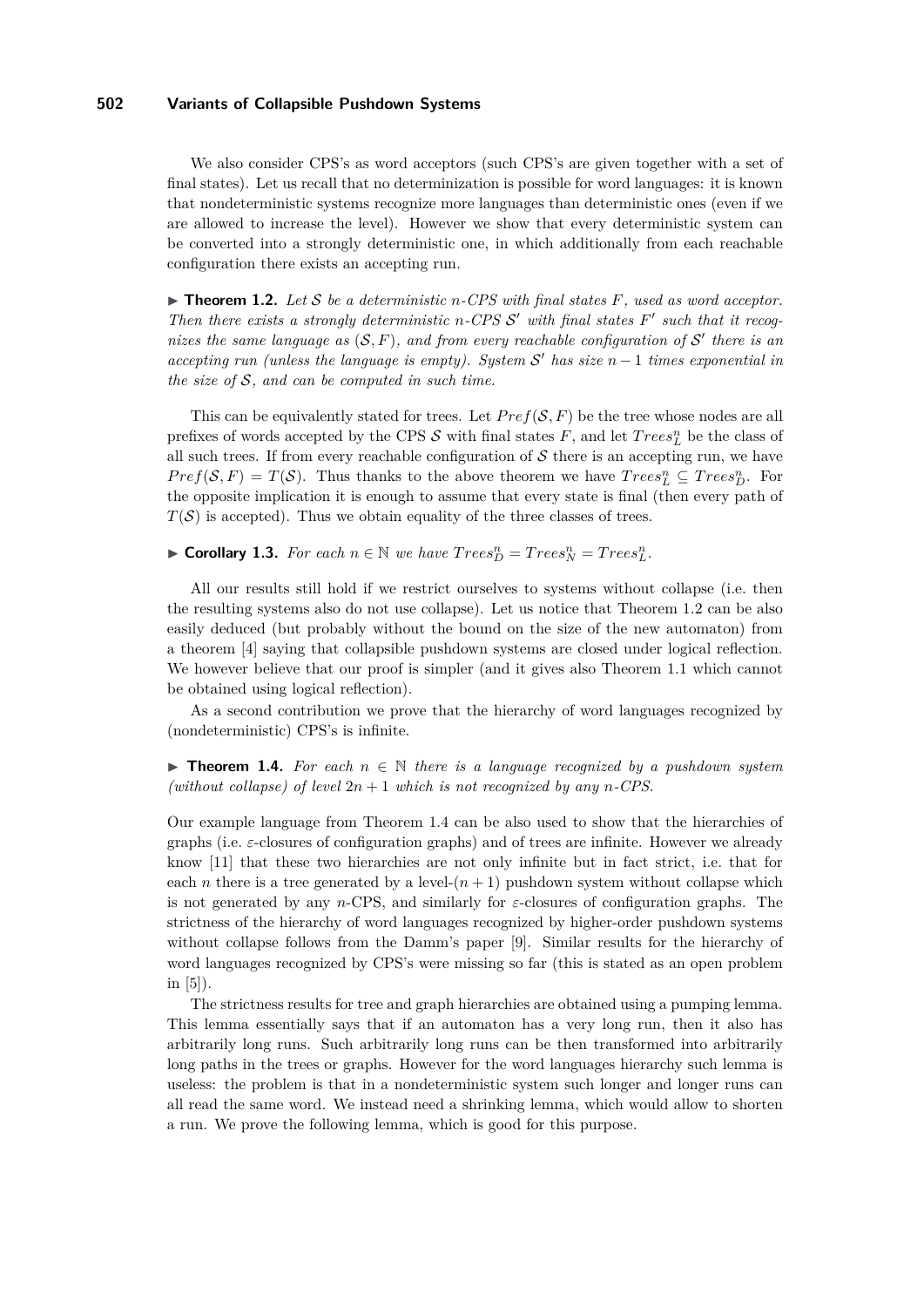<span id="page-3-0"></span>I **Theorem 1.5.** *Let* S *be an n-CPS with set of states Q and stack alphabet* Γ*, given together with a set of accepting states. Assume that there exists an accepting run of* S*.*  $Set \exp_0(i) = i$  and  $\exp_{k+1}(i) = 2^{\exp_k(i)}$ . Then there exists an accepting run of S of length  $at \; most \; \exp_{2n-1}(8|Q|^2|\Gamma|).$ 

As a third contribution we obtain two new algorithms which check whether the language recognized by a CPS is nonempty (one can equivalently talk about reachability of a configuration having the state in a given set). One algorithm is extremely simple: it is enough to check if there exists a run from the initial configuration to a configuration with accepting state, whose length is bounded by the threshold from Theorem [1.5.](#page-3-0) Its complexity is however  $(2n-1)$ -NEXPTIME. In Section [4](#page-6-0) we present another algorithm for the emptiness problem, whose complexity is  $(n - 1)$ -EXPTIME.

The author is unaware of any result dealing with the emptiness problem directly. Of course the emptiness problem is a special case of the *µ*-calculus model-checking problem. A direct solution of this problem uses parity games over configuration graphs of the systems [\[10\]](#page-14-3). For such games one can (in a nontrivial way) reduce the level of the system by one, increasing its size exponentially. This approach gives *n*-EXPTIME complexity for *µ*-calculus model checking (and in fact the problem is *n*-EXPTIME complete); however it is not difficult to see that if we just consider emptiness, the complexity can be lowered to (*n*−1)-EXPTIME (as the first reduction of level gives then only a polynomial blowup). There are several other approaches to  $\mu$ -calculus model checking [\[16,](#page-15-4) [13,](#page-14-8) [18\]](#page-15-5), which use equivalent characterizations of collapsible pushdown systems by recursion schemes or Krivine machines. In contrast, our algorithm analyzes directly possible behaviors of the system, works only for the emptiness problem, and is simple.

Let us remark that an algorithm for the emptiness problem allows us also to check whether a given word is accepted by a system, also in  $(n-1)$ -EXPTIME: it is enough to take the product of the given system with a finite automaton accepting only the one given word.

**Organization** The strategy for proving our results is as follows. In Section [2](#page-3-1) we give all necessary definitions. We begin the proof by Section [3,](#page-6-1) where we show how Theorem [1.4](#page-2-1) follows from Theorem [1.5.](#page-3-0) Then in Section [4](#page-6-0) we define so-called types of stacks, which talk about possible kinds of runs starting in a given configuration. We also present there (in Subsection [4.1\)](#page-9-0) the algorithm for the emptiness problem. Next, in Section [5](#page-9-1) we say that the pushdown systems can itself calculate the type of its current configuration. This already gives us Theorem [1.2.](#page-2-0) Finally in Section [6](#page-11-0) we say that the systems can not only calculate the types, but also use them to choose some unique run (from some class of runs). This gives us the determinization described by Theorem [1.1.](#page-1-0) As a side effect, in Subsection [6.1,](#page-12-0) we obtain a bound on the length of runs described by types, which gives us Theorem [1.5.](#page-3-0)

# <span id="page-3-1"></span>**2 Preliminaries**

Collapsible pushdown systems of level *n* (in the following *n* is always assumed to be a fixed natural number) are an extension of pushdown systems where we replace the stack by an *n*-fold nested stack structure. For the manipulation of the higher-order stack, we have a push and a pop operation for each stack level  $1 \leq i \leq n$  and a collapse operation. When a new symbol is pushed onto the stack, we attach a copy of the stack to this symbol and the collapse operation may replace the current stack with the stack attached to the topmost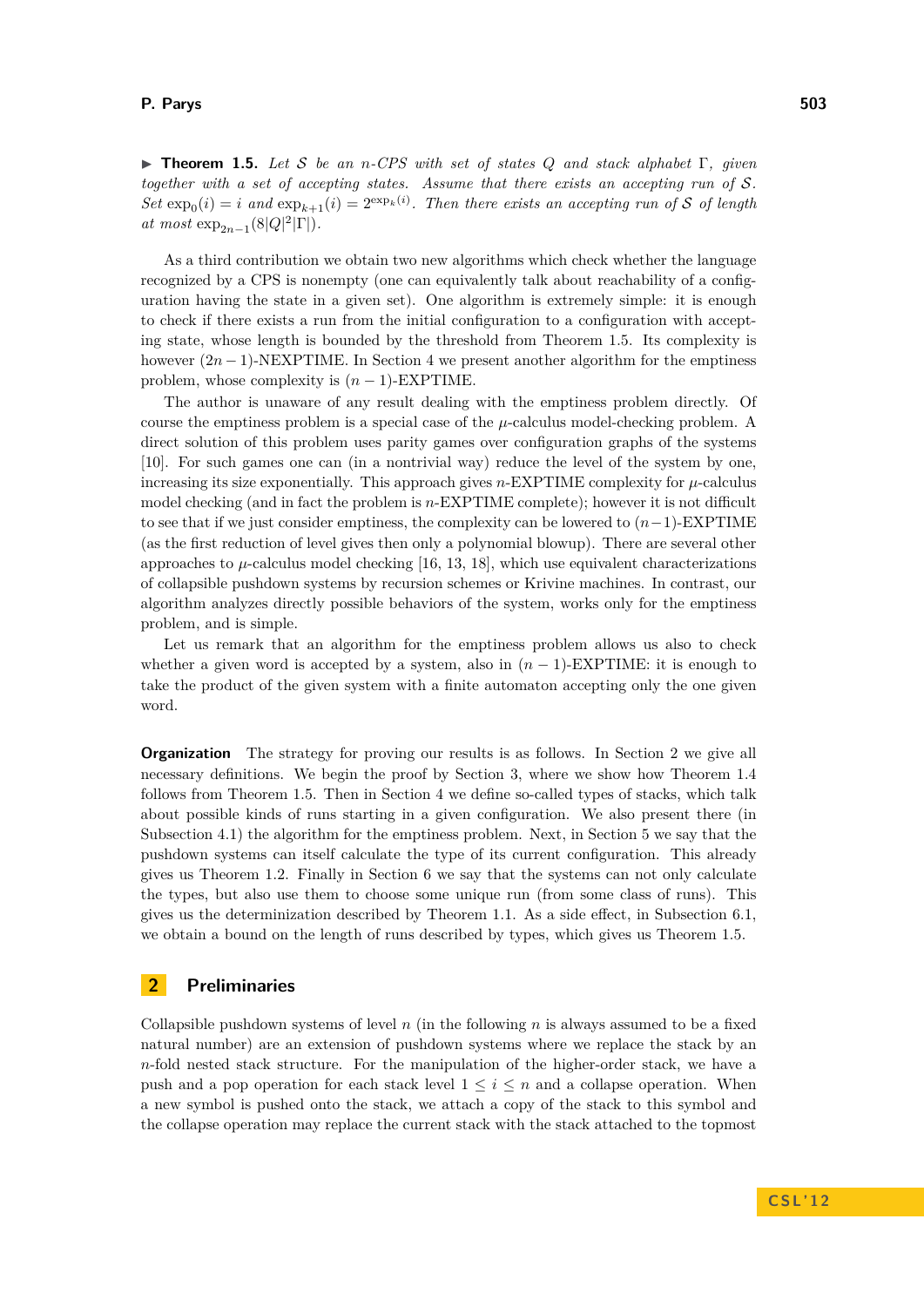symbol again, i.e. in some sense the collapse operation allows to jump back to the stack where the current topmost symbol was created for the first time.

I **Definition 2.1.** Given a number *n* (the level of the system) and stack alphabet Γ, we define the set of stacks as the smallest set satisfying the following.

- If  $s_1, s_2, \ldots, s_m$  are  $(k-1)$ -stacks, where  $1 \leq k \leq n$ , then the sequence  $[s_1, s_2, \ldots, s_m]$  is a *k*-stack. This includes the empty sequence  $(m = 0)$ .
- If  $s^k$  is a *k*-stack, where  $1 \leq k \leq n$ , and  $\alpha \in \Gamma$ , then  $(\alpha, k, s^k)$  is a 0-stack.

For a *k*-stack  $s^k$  and a  $(k-1)$ -stack  $s^{k-1}$  we write  $s^k : s^{k-1}$  to denote the *k*-stack obtained by appending  $s^{k-1}$  on the end of  $s^k$ . We write  $s^2 : s^1 : s^0$  for  $s^2 : (s^1 : s^0)$ .

Let us remark that in the classical definition the stacks are defined differently: they are not nested, the 0-stack does not store the linked *k*-stack, just stores a natural number. While performing the collapse operation, this number is used to find the stack pointed by the link. Note that this is only a syntactical difference. Let us emphasize however that this modification is essential to obtain a correct definition of "types" below: Our *k*-stack already contains all stacks in the links, so looking at a *k*-stack we have the complete information about it, and we can summarize it using a type from a finite set. On the other hand the original *k*-stack has arbitrarily many numbers pointing to some stacks "outside", and for each of this numbers it is important how the target of the pointer looks like; thus already the interface with the external world is arbitrarily big.

▶ **Definition 2.2.** We define stack operations as follows. We decompose a stack *s* of level *n* into its topmost stacks  $s^n : s^{n-1} : \cdots : s^0$ . We have  $\text{pop}^i(s) := s^n : \cdots : s^{i+1} : s^i$ , where  $1 \leq i \leq n$ ; the result is undefined if  $s^i$  is empty. For  $2 \leq i \leq n$  we have push<sup>i</sup>(s) :=  $s^n : \cdots$  :  $s^{i+1}$ :  $(s^i : \cdots : s^0) : s^{i-1} : \cdots : s^0$ . The level-1 push is push $_{\alpha,k}^1$  for  $\alpha \in \Gamma$ ,  $1 \leq k \leq n$  which is defined by  $\textsf{push}_{\alpha,k}^1(s) := s^n : \dots : s^2 : (s^1 : s^0) : (\alpha, k, s^k)$ . The collapse operation  $\textsf{col}^i$ (where  $1 \leq i \leq n$ ) is defined if the topmost 0-stack is  $(a, i, t^i)$ , and  $t^i$  is not empty. Then it is  $col<sup>i</sup>(s) := s<sup>n</sup> : \cdots : s<sup>i+1</sup> : t<sup>i</sup>$ . Otherwise the collapse operation is undefined.

Pushdown systems only use *n*-stacks that can be created from the initial *n*-stack using the stack operations. We call those *n*-stacks *pushdown stores (pds)*.

**► Definition 2.3.** The *initial n-stack*  $\perp$ <sub>*n*</sub> is the *n*-stack which contains only one 0-stack, which is  $(\perp, 1, s^1)$ , where  $\perp \in \Gamma$  is a special symbol, and  $s^1$  is the empty 1-stack.<sup>3</sup> Some *n*-stack *s* is a *pushdown store* (or *pds*), if there is a finite sequence of stack operations that creates *s* from  $\perp_n$ .

**Definition 2.4.** A *collapsible pushdown system of level n* (an *n*-CPS) is a tuple  $S =$  $(\Gamma, A, Q, q_I, \perp, \Delta)$ , where  $\Gamma$  is a finite stack alphabet containing the initial stack symbol ⊥, *A* is a finite input alphabet, *Q* is a finite set of states,  $q_I \in Q$  is an initial state, and  $\Delta \subseteq Q \times \Gamma \times (A \cup {\varepsilon}) \times Q \times OP_T^n$  is a transition relation where  $OP_T^n$  denotes the set of stack operations. When saying that a transition goes from  $(q, \alpha) \in Q \times \Gamma$  we mean that it has *q* and *α* on the first two coordinates. A *configuration* is a pair  $(q, s)$  for a state *q* and an pds *s*. The *initial configuration* is  $(q_I, \perp_n)$ .

Below our convention is that, whenever we have a system  $S$ , we assume that  $Q$  is its set of states, *A* its input alphabet, and Γ its stack alphabet. The *size* of an *n*-CPS is the number of its transitions. Let us emphasize that, according to our definition, a configuration of a pushdown system contains a pds, not an arbitrary *n*-stack.

<sup>3</sup> The choice of 1 is arbitrary, it can be any number from 1 to *n*.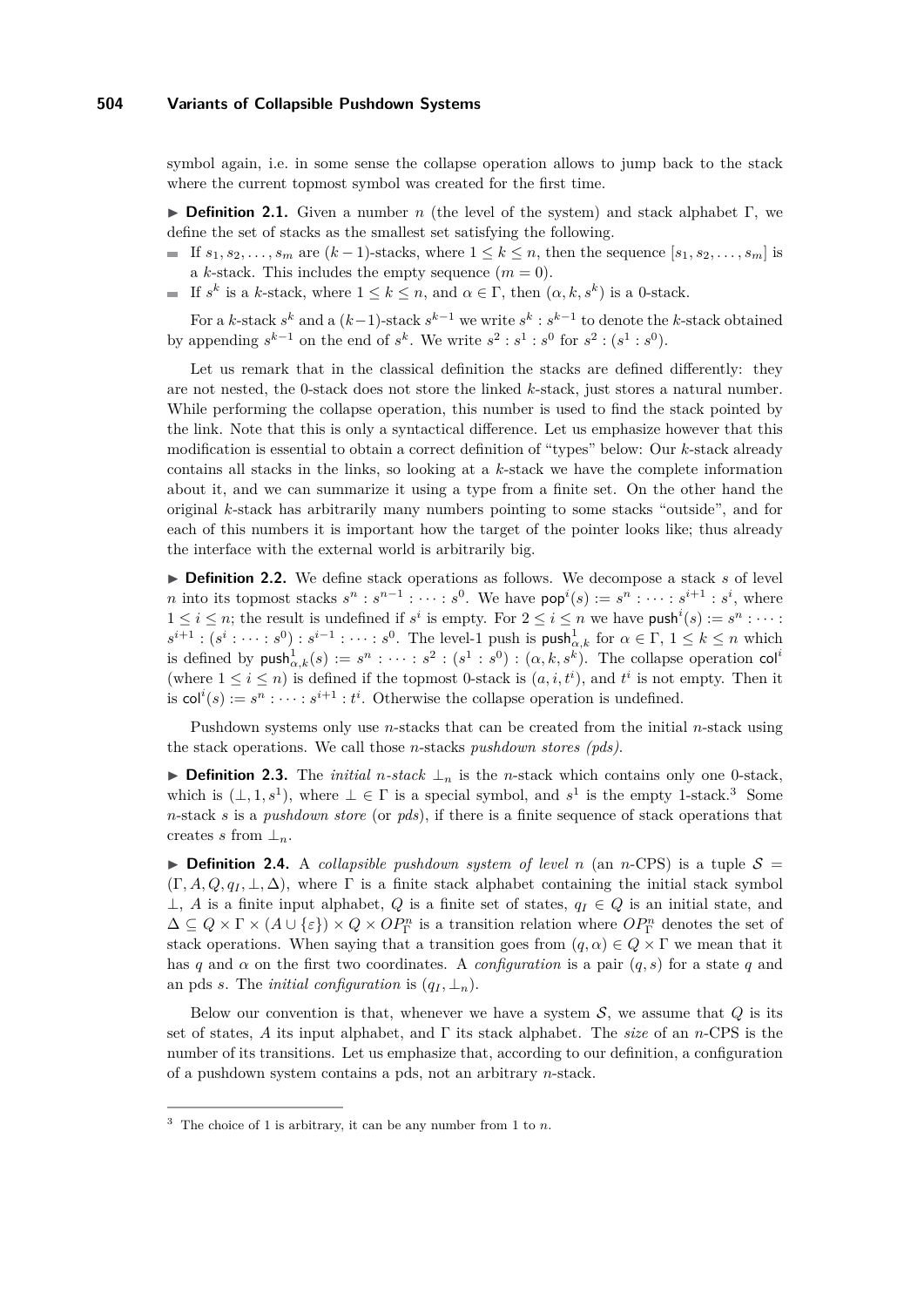**Definition 2.5.** A *run R* of length *m*, from  $c_0$  to  $c_m$ , is a sequence  $c_0 \vdash^{a_1} c_1 \vdash^{a_2} \cdots \vdash^{a_m} c_m$ where  $c_i = (q_i, s_i)$  are configurations and  $a_i \in A \cup \{\varepsilon\}$  are such that, for  $1 \leq i \leq m$ , there exists a transition  $(q_{i-1}, \alpha_{i-1}, a_i, q_i, op)$  such that the topmost stack symbol of  $s_{i-1}$  is  $\alpha_{i-1}$ and  $s_i = op(s_{i-1}).$ 

▶ **Definition 2.6.** A *labelled transition system* (LTS) over alphabet *A* is an edge-labelled directed graph with a distinguished initial node. More formally, it is  $(G, init, (E_a)_{a \in A})$ , where *G* is a set of nodes, *init*  $\in$  *G*, and  $E_a \subseteq G \times G$  for each  $a \in A$ . A *configuration graph* of a CPS S is an LTS over alphabet  $A \cup \{\varepsilon\}$ , which contains all reachable configurations of S as nodes, and where  $(c, d) \in E_a$  when there is a run  $c \vdash^a d$  of length 1.

By a *tree* we always mean an LTS which is a tree, i.e. in which every node is reachable from the initial node by exactly one path.

 $\blacktriangleright$  **Definition 2.7.** The *ε-closure* of an LTS  $\mathcal{G} = (G, init, (E_a)_{a \in A \cup \{\varepsilon\}})$  over alphabet  $A \cup \{\varepsilon\}$ is the LTS  $(G', init, (E'_a)_{a \in A})$  where

$$
G' := \{init\} \cup \{d \in G : \exists c \in G \ (c, d) \in E_a \text{ for some } a \in A\}
$$

and two nodes  $c, d$  are connected by  $E_a'$  if there is a path in  $\mathcal G$  from  $c$  to  $d$  whose last edge is labelled by *a*, and all earlier edges are labelled by *ε*. The *unfolding* of an LTS  $\mathcal{G} = (G, init, (E_a)_{a \in A})$  is a tree  $(G', init, (E'_a)_{a \in A})$  where  $G'$  contains all paths of  $\mathcal G$  starting in its initial node, and paths  $p_1 = c_1 c_2 \dots c_k$  and  $p_2 = c_1 c_2 \dots c_k c_{k+1}$  for  $(c_k, c_{k+1}) \in E_a$  are connected by  $E_a'$ .

We denote the unfolding of the  $\varepsilon$ -closure of the configuration graph of an CPS  $\mathcal S$  by  $T(S)$ .

**Definition 2.8.** The word read by a run  $c_0 \vdash^{a_1} c_1 \vdash^{a_2} \cdots \vdash^{a_m} c_m$  is obtained from  $a_1 a_2 \ldots a_m$  by dropping all appearances of  $\varepsilon$ . We say that a word *w* is accepted by a CPS S given together with a set of final states  $F \subseteq Q$ , if there exists a run of S reading *w* from the initial configuration to a configuration whose state is final. The language recognized by  $(S, F)$ , denoted  $L(S, F)$ , is the set of all words accepted by  $(S, F)$ . The prefix tree of  $L(S, F)$ , denoted  $Pref(S, F)$ , is  $(G, \varepsilon, (E_a)_{a \in A})$  where *G* contains all prefixes of words from  $L(S, F)$ , and words *w* and *wa* (for  $a \in A$ ) are connected by  $E_a$ .

 $\triangleright$  **Definition 2.9.** A system  $\mathcal{S} = (\Gamma, A, Q, q_I, \bot, \Delta)$  is called *deterministic* if  $\Delta$  is a partial function  $\Delta: Q \times \Gamma \times (A \cup {\epsilon}) \to Q \times OP_{\Gamma}^n$ , and additionally from each  $(q, \alpha) \in Q \times \Gamma$  we either have only an  $\varepsilon$ -transition, or only letter-labelled transitions.

**► Definition 2.10.** Let  $(G, init, (E_a)_{a \in A})$  be an LTS. We say that it is *deterministic* if for each node *c* and each  $a \in A$  there is at most one *d* such that  $(c, d) \in E_a$ .

Notice that if a system S is deterministic, then also the tree  $T(S)$  is deterministic; however the opposite implication does not hold.

<span id="page-5-0"></span> $\triangleright$  **Definition 2.11.** We say that a deterministic CPS S is *strongly deterministic* if for some set of *dead states*  $Q_{die} \subseteq Q$  it holds

- in each reachable configuration with state *q* and topmost stack symbol  $\alpha$  each transition from  $(q, \alpha)$  can be applied (i.e. we do not try to perform **pop** or col when it is impossible), and
- $\blacksquare$  there are no transitions from  $(q, α)$  for  $q ∈ Q_{die}$  and any  $α$ , and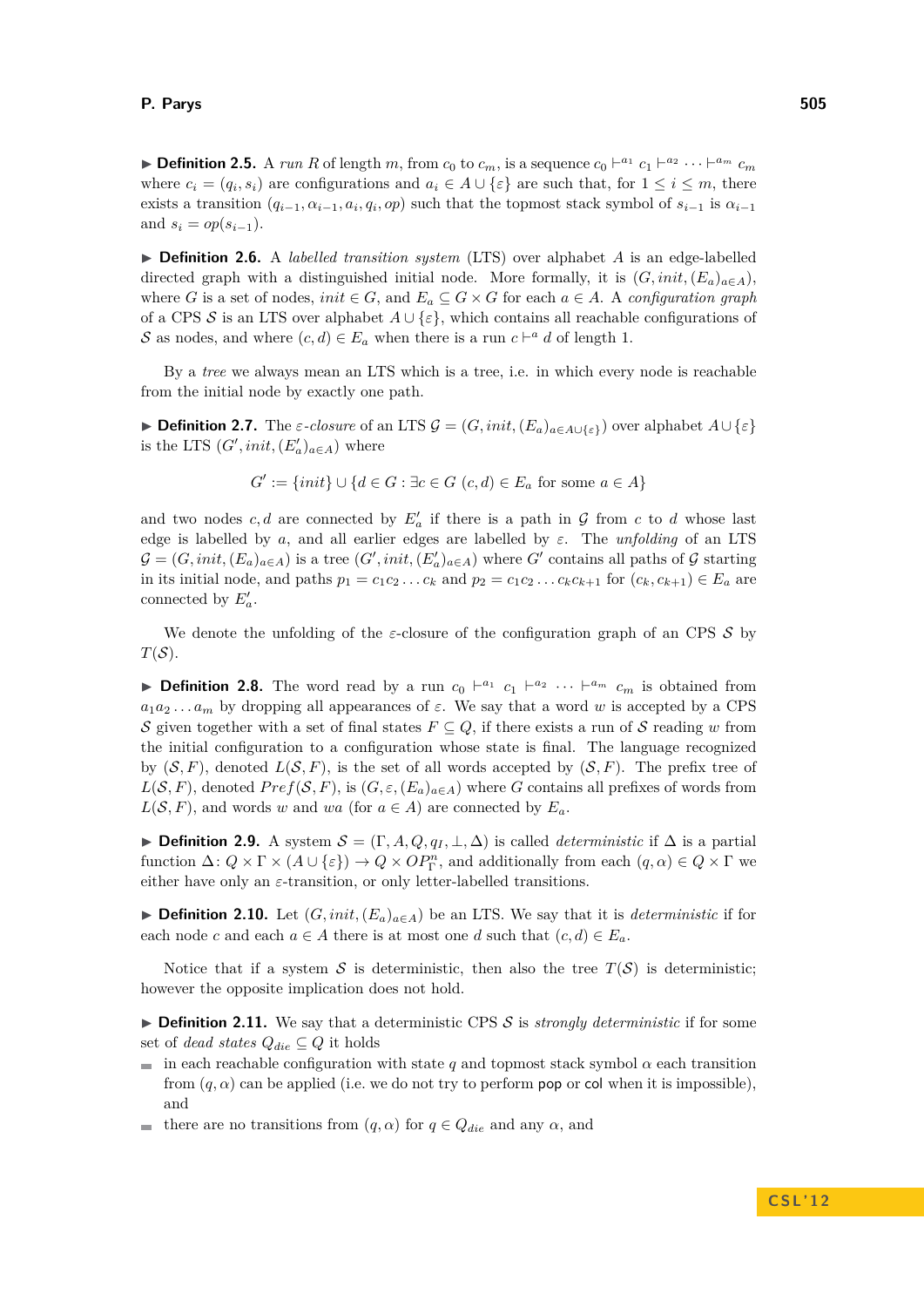$\equiv$  if *c* is a reachable configuration whose state is not a dead state, there is a run from *c* having some non-*ε*-transitions.<sup>4</sup>

# <span id="page-6-1"></span>**3 The hierarchy is infinite**

In this section we prove that the hierarchy of word languages is infinite (Theorem [1.4\)](#page-2-1) basing on Theorem [1.5.](#page-3-0) We keep the notation  $\exp_k$  from the statement of Theorem 1.5. For each  $n \in \mathbb{N}$  consider the language

$$
L_n = \{1^k 0^{\exp_n(k)} : k \in \mathbb{N}\}.
$$

It is known that  $L_n$  can be recognized by a level- $(n+1)$  pushdown system (without collapse); see e.g. [\[2\]](#page-14-9), example on pages 6-7, where a very similar pushdown system is constructed. Thus  $L_{2n}$  can be recognized by a level- $(2n + 1)$  pushdown system.

Assume now that there exists an *n*-CPS  $S$ , which recognizes  $L_{2n}$ . Let  $Q$  be its set of states, and  $\Gamma$  its stack alphabet. Choose *k* such that  $\exp_{2n}(k) > \exp_{2n-1}(8(k+1)^2|Q|^2|\Gamma|)$ . We construct a system  $\mathcal R$  which accepts only one word  $w = 1^k 0^{\exp_{2n}(k)}$ , i.e. the only word from  $L_{2n}$  which has *k* letters 1. Such system can have the same stack alphabet as  $S$ , and  $(k+1)|Q|$  states. Indeed, we make  $k+1$  copies of the set of states of S. System R works like  $S$ , but whenever it reads the 1 letter, it passes to the next copy of the set of states. If it is in the last copy, no more 1 letters can be read. And only the states from the last copy (those which were accepting in  $\mathcal{S}$ ) are accepting. This way  $\mathcal{R}$  accepts all words from the language of  $S$  which contain  $k$  letters 1, which is what we want.

By Theorem [1.5](#page-3-0) R has an accepting run of length at most  $\exp_{2n-1}(8(k+1)^2|Q|^2|\Gamma|)$ . However this run reads |w| letters, so it has length at least  $|w| \ge \exp_{2n}(k)$ . This is a contradiction, as  $\exp_{2n}(k) > \exp_{2n-1}(8(k+1)^2|Q|^2|\Gamma|)$ . This finishes the proof of Theorem [1.4.](#page-2-1)

As a side remark we observe that the same proof works for the hierarchy of *ε*-closures of configuration graphs. Let  $G_n$  be the graph whose nodes are

$$
\{1^k 0^m : m \le \exp_n(k), \ k \in \mathbb{N}\} \cup \{1^k 0^{\exp_n(k)} \sharp : k \in \mathbb{N}\},\
$$

and a node *w* is connected with node *wa* by an edge labelled *a* (where  $a \in \{0, 1, \sharp\}$ ). We know that graph  $G_{2n}$  is the *ε*-closure of the configuration graph of a level- $(2n+1)$  pushdown system (similar to the one recognizing  $L_{2n}$ ). On the other hand,  $G_{2n}$  cannot be the  $\varepsilon$ -closure of the configuration graph of a level-*n* pushdown system. If such system exists, it can be easily transformed into a word-accepting *n*-CPS recognizing  $L_{2n}$ ; it is enough to stop in an accepting state instead of reading *]*. The same can be done for trees.

# <span id="page-6-0"></span>**4 Types of stacks**

For the rest of this section we fix some *n*-CPS S. The aim of this section is to assign to any *k*-stack  $s^k$  a type type( $s^k$ ) that determines existence of some runs starting in a stack with the topmost *k*-stack *s k* . In order to obtain Theorem [1.1](#page-1-0) we are interested in runs in which every transition except the last is labelled by  $\varepsilon$ , and the last is labelled by a letter from *A*. Additionally we want to know whether it can be further extended to read some next letter

<sup>4</sup> Thus there are no infinite runs reading no letters, and only configurations just after reading a letter can have no successors; whether this is the case is determined by the state.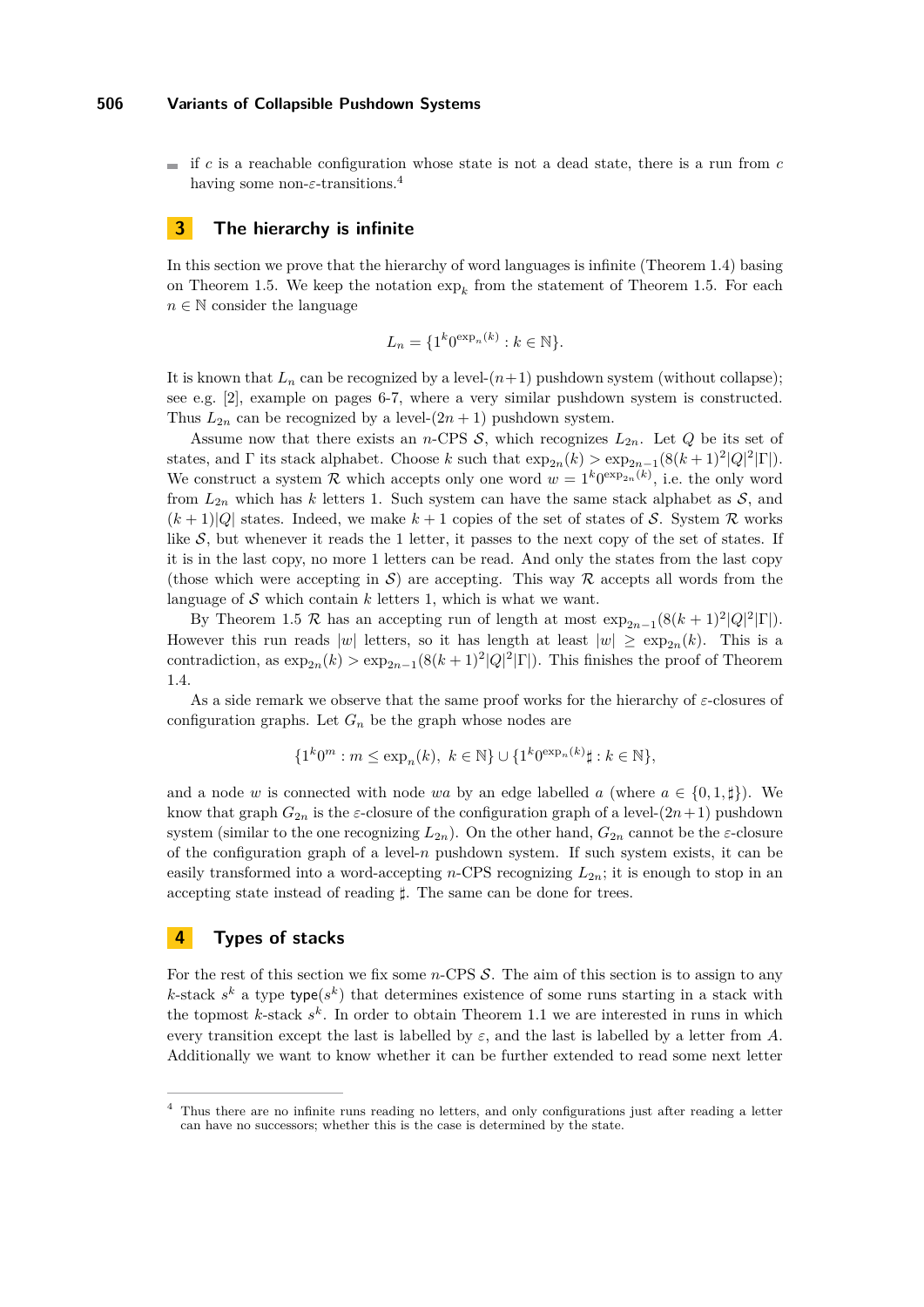(as otherwise we have to hold the system immediately to ensure strong determinism). For this reason we fix a morphism  $\varphi: (A \cup \{\varepsilon\})^* \to M$  into a finite monoid M, which<sup>5</sup> applied to a word *w* tells us for each  $a \in A$  whether  $w \in \varepsilon^* a$  and whether  $w \in \varepsilon^* a \varepsilon^* A$ . The morphism  $\varphi$  will be applied to the word created from labels of a run, i.e. to the word read by a run, but including all epsilons; for simplicity of notation we just say that we apply  $\varphi$  to a run.

The idea of defining types is present also in [\[11\]](#page-14-4) (and in [\[17\]](#page-15-2) for automata without collapse). The novelty is that we bound here (see Subsection [6.1\)](#page-12-0) the length of runs implied by the type (the previous proof instead of giving such bound was using a nontrivial induction). Moreover we define the types more carefully than in [\[11\]](#page-14-4), so that their number is exponentially smaller (and hence our algorithm for the emptiness problem is  $(n-1)$ -EXPTIME, not *n*-EXPTIME). On the other hand the types in [\[11\]](#page-14-4) are much more general, as we characterize here only accepting runs, while there much more sophisticated kinds of runs were characterized; however the new proof can be easily generalized to those other kinds of runs.

The type of  $s^k$  will be a set of *run descriptors* which come from a set  $\mathcal{T}^k$  that will be defined inductively from  $k = n$  to  $k = 0$ . A typical element of  $\mathcal{T}^k$  has the form

$$
\sigma = (q, \Psi^n, \Psi^{n-1}, \dots, \Psi^{k+1}, m, q')
$$

where  $q, q' \in Q$  are states of S,  $\Psi^i$  are some types of *i*-stacks, and  $m \in M$ . Let us explain the intended meaning of such a tuple. We want to have  $\sigma \in \text{type}(s^k)$  if and only if for all stacks  $t^n, t^{n-1}, \ldots, t^{k+1}$  where  $\Psi^i \subseteq$  type $(t^i)$  there is a run evaluating to *m* under  $\varphi$ , from configuration  $(q, t^n : t^{n-1} : \cdots : t^{k+1} : s^k)$  to a configuration with state  $q'$ . In other words, if we put  $\sigma$  into type( $s^k$ ) we make the following claim. If for each  $k + 1 \leq i \leq n$  we take an *i*-stack  $t^i$  that satisfies the claims made by  $\Psi^i$ , then we will find a run evaluating to *m* that starts in state q and the stack obtained by putting  $s^k$  on top of the sequence of  $t^n : \cdots : t^{k+1}$ , and ends in state  $q'$ . Let us mention that in order to obtain Theorem [1.1](#page-1-0) we need not to keep the state  $q'$ .

We first introduce the set  $\mathcal{T}^k$  of possible run descriptors of level k (the possible types of *k*-stacks are elements of  $\mathcal{P}(\mathcal{T}^k)$ ). We write  $\mathcal{P}(X)$  for the power set of *X*, and  $\mathcal{P}_{\leq 1}(X)$  for  ${Y \in \mathcal{P}(X) : |Y| \leq 1}.$ 

**Definition 4.1.** We define  $\mathcal{T}^n = Q \times M \times Q$ , and inductively for  $0 \leq k \leq n - 1$ :

$$
\mathcal{T}^k = Q \times \mathcal{P}_{\leq 1}(\mathcal{T}^n) \times (\mathcal{P}(\mathcal{T}^{n-1}) \times \mathcal{P}(\mathcal{T}^{n-2}) \times \cdots \times \mathcal{P}(\mathcal{T}^{k+1})) \times M \times Q.
$$

Notice that the *n*-th level is treated differently: we take  $P_{\leq 1}(\mathcal{T}^n)$  instead of  $\mathcal{P}(\mathcal{T}^n)$ . This is possible because an *n*-stack can be used only once (cannot be copied), so we need just one run descriptor. The purpose for restricting to  $\mathcal{P}_{\leq 1}(\mathcal{T}^n)$  is to decrease exponentially the number of all run descriptors; for all other reasons a definition with  $\mathcal{P}(\mathcal{T}^n)$  would be also good.

Next, we state the intended meaning of run descriptors and types.

<span id="page-7-0"></span>▶ **Lemma 4.2.** *Let*  $0 \le l \le n$ , and let  $c = (q, s^n : s^{n-1} : \cdots : s^l)$  be a configuration. The *following two conditions are equivalent:*

- **1.** *there exists a run from c which evaluates to m under*  $\varphi$  *and ends in state*  $q'$ ,
- 2. type( $s^l$ ) *contains a run descriptor*  $(q, \Psi^n, \Psi^{n-1}, \dots, \Psi^{l+1}, m, q')$  *such that*  $\Psi^i \subseteq$  type( $s^i$ ) *for*  $l + 1 \le i \le n$ *.*

<sup>&</sup>lt;sup>5</sup> The results about types hold for any morphism; this morphism is just what we need for Theorem [1.1.](#page-1-0)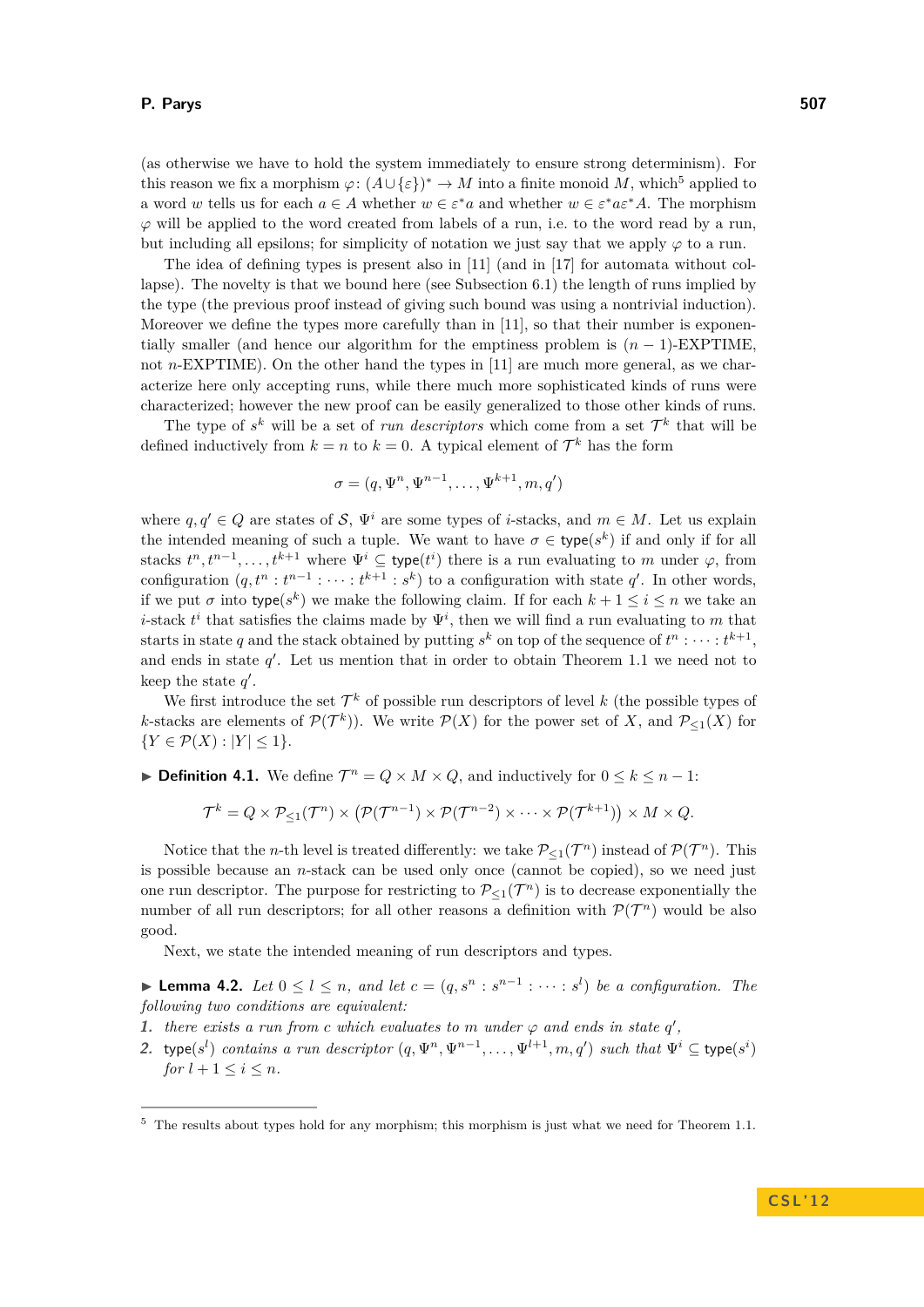Let us remark that in Section [6](#page-11-0) we strengthen the " $2\Rightarrow 1$ " implication of the above lemma: we not only say that the run exists, but we present a deterministic CPS which reconstructs such run (arbitrarily choosing one of them), and we also bound the length of this run.

Now we come to the definition of types. We first define how types can be composed. The intention of the next definition is that when  $\Psi^k$  is the type of a *k*-stack  $s^k$ , and  $\Psi^{k-1}$ is the type of a  $(k-1)$ -stack  $s^{k-1}$ , then  $\Psi^k : \Psi^{k-1}$  is the type of  $s^k : s^{k-1}$ .

<span id="page-8-0"></span>**Definition 4.3.** Let 1 ≤  $k$  ≤  $n$ , let  $\Psi^k$  be a subset of  $\mathcal{T}^k$ , and  $\Psi^{k-1}$  a subset of  $\mathcal{T}^{k-1}$ . Their *composition*,  $\Psi^k : \Psi^{k-1}$ , is a subset of  $\mathcal{T}^k$  containing all run descriptors  $(q, \Sigma^n, \Sigma^{n-1}, \ldots, \Sigma^{k+1}, m, q')$  such that in  $\Psi^{k-1}$  there is a run descriptor  $(q, \Sigma^n, \Sigma^{n-1}, \ldots, q')$  $\Sigma^{k+1}, \Sigma^k, m, q'$  for which  $\Sigma^k \subseteq \Psi^k$ .

Like for stacks, we write  $\Psi^2 : \Psi^1 : \Psi^0$  for  $\Psi^2 : (\Psi^1 : \Psi^0)$ . Notice that the composition of types is monotone: if  $\Psi^k \subseteq \Phi^k$  and  $\Psi^{k-1} \subseteq \Phi^{k-1}$ , then also  $\Psi^k : \Psi^{k-1} \subseteq \Phi^k : \Phi^{k-1}$ .

Next, we are going to define a function cons. In fact, cons is defined as a fixpoint of a sequence  $(\cos_z)_{z \in \mathbb{N}}$ . For each  $z \in \mathbb{N}$ , each stack symbol  $\alpha \in \Gamma$ , each number  $1 \leq K \leq n$ , and each  $\Sigma^K \subseteq \mathcal{T}^K$  we define a set  $\text{cons}_z(\alpha, K, \Sigma^K) \subseteq \mathcal{T}^0$ . The intention is that if a run descriptor  $(q, \Psi^n, \Psi^{n-1}, \dots, \Psi^1, m, q')$  is in the set  $\text{cons}_z(\alpha, K, \Sigma^K)$ , then there exists a run evaluating to *m*, ending in state *q*, and starting in a configuration  $(q, s^n : s^{n-1} : \cdots : s^0)$ such that  $\Psi^i$  is contained in the type of  $s^i$  and  $s^0$  has symbol  $\alpha$  and carries a link of level *K* to a stack of type  $\Sigma^K$ . When we enter the fixpoint cons $(a, K, \Sigma^K)$  we will be able to replace the "if-then" by an "if and only if". For the "and only if" part, we need to know the complete type; when we reach the fixpoint cons of the functions cons*z*, it will compute the complete type.

<span id="page-8-1"></span>**Definition 4.4.** Let  $z \in \mathbb{N}$ , let  $\alpha \in \Gamma$ , let  $1 \leq K \leq n$ , and let  $\Sigma^K \subseteq \mathcal{T}^K$ . For  $z = 0$  we define  $\text{cons}_z(\alpha, K, \Sigma^K) = \emptyset$ . For  $z > 0$  assume that  $\text{cons}_{z-1}$  is already defined. We define  $\cos z(\alpha, K, \Sigma^K)$  as the set containing all run descriptors  $(q_0, \Psi^n, \Psi^{n-1}, \dots, \Psi^1, m', q')$  such that

- **1.**  $q' = q_0$  and  $m' = \mathbf{1}_M$  is the identity element of *M*, or
- **2.** S has a transition  $(q_0, \alpha, a, q_1, \text{pop}^k)$ ,  $m' = \varphi(a)m$ , and in  $\Psi^k$  there is a run descriptor  $(q_1, \Phi^n, \Phi^{n-1}, \dots, \Phi^{k+1}, m, q')$  such that  $\Phi^i \subseteq \Psi^i$  for  $k+1 \leq i \leq n$ , or
- **3.** S has a transition  $(q_0, \alpha, a, q_1, \text{col}^K)$ ,  $m' = \varphi(a)m$ , and in  $\Sigma^K$  there is a run descriptor  $(q_1, \Phi^n, \Phi^{n-1}, \dots, \Phi^{K+1}, m, q')$  such that  $\Phi^i \subseteq \Psi^i$  for  $K + 1 \leq i \leq n$ , or
- **4.** S has a transition  $(q_0, \alpha, a, q_1, \text{push}_{\beta,k}^1), m' = \varphi(a)m$ , and in  $\text{cons}_{z-1}(\beta, k, \Psi^k)$  there is a run descriptor  $(q_1, \Phi^n, \Phi^{n-1}, \ldots, \Phi^1, m, q')$  such that  $\Phi^i \subseteq \Psi^i$  for  $2 \leq i \leq n$ , and  $\Phi^1 \subseteq \Psi^1$  :  $\mathsf{cons}_{z-1}(\alpha, K, \Sigma^K)$ , or
- **5.** S has a transition  $(q_0, \alpha, a, q_1, \text{push}^k)$  where  $k \geq 2, m' = \varphi(a)m$ , and in cons<sub>z-1</sub>( $\alpha, K, \Sigma^K$ ) there is a run descriptor  $(q_1, \Phi^n, \Phi^{n-1}, \dots, \Phi^1, m, q')$  such that  $\Phi^i \subseteq \Psi^i$  for  $1 \le i \le k-1$ and for  $k + 1 \leq i \leq n$ , and  $\Phi^k \subseteq \Psi^k : \Psi^{k-1} : \cdots : \Psi^1 : \mathsf{cons}_{z-1}(\alpha, K, \Sigma^K)$ .

Notice that the sequence  $\cos_z$  is monotone with respect to both *z* and  $\Sigma^K$ : for  $\Sigma^K \subseteq \Sigma'^K$ and each  $z \in \mathbb{N}$  we have  $\text{cons}_z(\alpha, K, \Sigma^K) \subseteq \text{cons}_{z+1}(\alpha, K, \Sigma'^K)$ . Independent of  $z \in \mathbb{N}$ , the domain and range of  $\cos z$  are fixed finite sets whence there is some  $z_{\infty} \in \mathbb{N}$  such that cons*<sup>z</sup>*<sup>∞</sup> = cons*<sup>z</sup>*∞−1. This fixpoint is denoted as cons. Next, we define types of stacks of arbitrary level.

▶ **Definition 4.5.** We define type( $s^k$ ) for each *k*-stack  $s^k$  (for  $0 \leq k \leq n$ ) by induction on the structure of  $s^k$ . Assume that  $k = 0$  and  $s^k = (\alpha, K, t^K)$  where  $\alpha \in \Gamma$ ,  $1 \leq K \leq n$ , and  $t^K$  is a K-stack such that type( $t^K$ ) is already defined. In this case we set type( $s^k$ ) = cons  $(\alpha, K, \text{type}(t^K))$ . Otherwise  $k \geq 1$ ; if  $s^k$  is empty, we set type $(s^k) = \emptyset$ . Finally, assume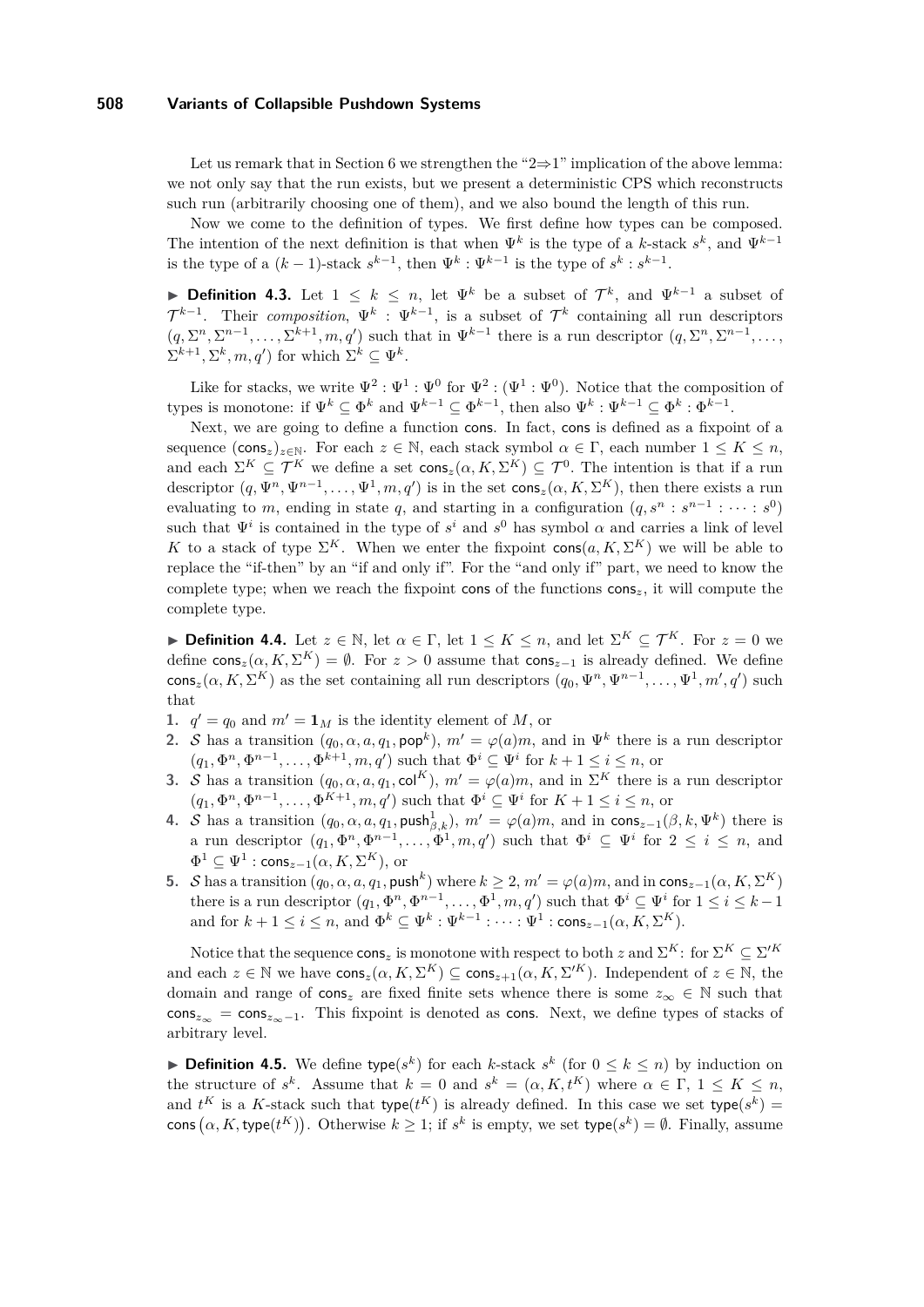that  $k \geq 1$  and  $s^k = t^k : t^{k-1}$  such that type( $t^k$ ) and type( $t^{k-1}$ ) are already defined. In this case we set  $type(s^k) = type(t^k) : type(t^{k-1})$ .

Observe that type $(s^k : s^{k-1} : \cdots : s^l) =$  type $(s^k) :$  type $(s^{k-1}) : \cdots :$  type $(s^l)$ . From Definition [4.3](#page-8-0) it follows that we have  $(q, \Sigma^n, \Sigma^{n-1}, \ldots, \Sigma^{k+1}, m, q') \in \Psi^k : \Psi^{k-1} : \cdots : \Psi^l$  if and only if in  $\Psi^l$  there is a run descriptor  $(q, \Sigma^n, \Sigma^{n-1}, \ldots, \Sigma^{l+1}, m, q')$  such that  $\Sigma^i \subseteq \Psi^i$ for  $l + 1 \leq i \leq k$ . It follows that the second condition of Lemma [4.2](#page-7-0) for one value of *l* immediately implies this condition for all other values of *l*.

The proof of the "1⇒2" implication of Lemma [4.2](#page-7-0) is almost a straightforward induction on the length of the run (we prove it for  $l = 0$ ); the proof is in fact slightly complicated because we are using  $\mathcal{P}_{\leq 1}(\mathcal{T}^n)$  instead of  $\mathcal{P}(\mathcal{T}^n)$  in the definition of type, but these are just technical complications. The opposite implication follows from [\[11\]](#page-14-4), and also follows from the facts proved later in this paper: we not only prove that the run (from item 1 of the lemma) exists, but we construct a deterministic CPS which simulates some (arbitrarily chosen) such run.

Next, let us calculate the number of run descriptors.

<span id="page-9-2"></span> $\blacktriangleright$  Proposition 4.6.

$$
\sum_{k=1}^{n} |\mathcal{T}^{n}| \leq |\mathcal{T}^{0}| \leq \frac{1}{2} \exp_{n-1}(4|Q|^{2}).
$$

# <span id="page-9-0"></span>**4.1 The algorithm**

Let us now describe the algorithm for the emptiness problem. By Lemma [4.2](#page-7-0) there is an accepting run from the initial configuration if and only if  $(q_I, \emptyset, \emptyset, \ldots, \emptyset, m, q') \in \text{cons}(\perp, 1, \emptyset)$ for any *m* and any accepting state  $q'$ , where  $q<sub>I</sub>$  is the initial state and  $\perp$  the initial stack symbol (recall that the type of an empty stack is empty). Thus it is enough to calculate the sets  $\text{cons}(\alpha, K, \Sigma^K)$  for all values of  $\alpha, K, \Sigma^K$ . We do that directly from Definition [4.4.](#page-8-1) Notice that it can be done in time polynomial in the size of  $\mathcal{T}^0$  and in the number of triples  $(\alpha, K, \Sigma^K)$ , which by Proposition [4.6](#page-9-2) are  $n-1$  times exponential in the number of states, and polynomial in the size of the stack alphabet.

Let us remark that in the same way we can check whether from any configuration  $(q, s)$ there is an accepting run: it is enough to calculate type(s) (the algorithm is  $n-1$  times exponential in the number of states, and polynomial in the size of the stack alphabet and in the size of *s*).

# <span id="page-9-1"></span>**5 Computing the types**

In this section we show that a CPS can at each moment maintain the type of its current stack. In fact the same can be done for any homomorphism, defined as follows. A *stack algebra of level*  $n \mathcal{A} = (A^0, A^1, \ldots, A^n)$  over a stack alphabet  $\Gamma$  is an algebra which has  $n+1$  sorts (of level  $0, 1, \ldots, n)$  and for each  $1 \leq k \leq n$  operations  $\mathsf{empty}^k: A^k, \mathsf{comp}^k: A^k \times A^{k-1} \to A^k$ (which we denote using the colon symbol), and  $\text{cons}(\alpha, k, \cdot) : A^k \to A^0$  for each  $\alpha \in \Gamma$ . A typical stack algebra of level *n* is the algebra of all stacks: in the sort of level *k* we have stacks of level *k*;  $\mathsf{empty}^k$  returns an empty stack of level *k*,  $\mathsf{comp}^k(s^k, s^{k-1}) = s^k : s^{k-1}$  puts stack  $s^{k-1}$  on top of stack  $s^k$ , and cons( $\alpha, k, s^k$ ) constructs the 0-stack with label  $\alpha$  and a link to  $s^k$ . Notice that it is in fact the free algebra (without generators). But the set of all run descriptors is also a stack algebra of level *n*:  $\mathcal{P}(\mathcal{T}^k)$  is the sort of level *k*, and the empty<sup>*k*</sup> operation returns the empty set. Moreover type is the unique homomorphism between these two algebras.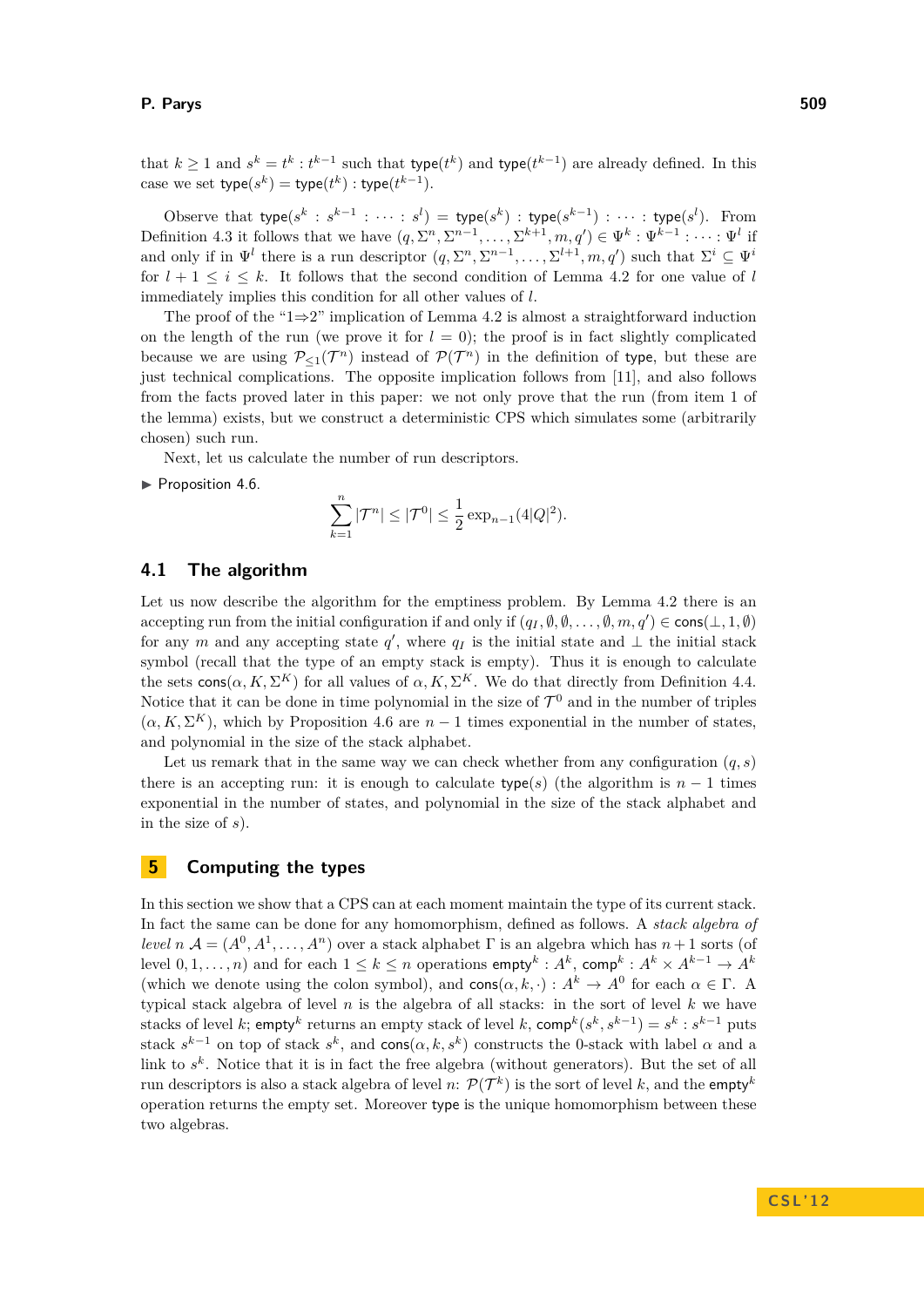Let  $A = (A^0, A^1, \ldots, A^n)$  be a finite stack algebra of level *n* (letter *A* is also used to denote the input alphabet), and *f* the unique homomorphism from the algebra of stacks to A. We define *f*-driven *n*-CPS's as an extension of *n*-CPS's which work as follows. The transitions of an *f-driven n-CPS* are elements of

$$
Q \times A^{n} \times A^{n-1} \times \cdots \times A^{1} \times \Gamma \times \left(\bigcup_{k=1}^{n} \{k\} \times A^{k}\right) \times A \times Q \times OP_{\Gamma}^{n}.
$$

From a configuration  $(q, s^n : s^{n-1} : \cdots : s^1 : (\alpha, k, t^k))$  we can perform a transition

$$
(q, f(s^n), f(s^{n-1}), \ldots, f(s^1), \alpha, k, f(t^k), a, q', op),
$$

which reads letter  $a$ , changes state to  $q'$ , and performs operation  $op$  on the stack. In other words, the set of transitions which can be applied to a configuration depend not only on the state and the topmost stack symbol, but also on the values of  $f$  on all stacks  $s^i$  (the topmost *i*-stack with removed its topmost  $(i-1)$ -stack) and on the stack  $t^k$  (the stack to which we have a link in the topmost 0-stack). The *size* of an *f*-driven *n*-CPS is the number of its transitions.

We have the following lemma (which is very similar to Theorem 3 in [\[4\]](#page-14-5)). It says that a CPS can maintain the values of *f* applied to its current stack, so its transitions may depend on these values (like it is for an *f*-driven CPS). The proof is not difficult: we just have to keep in the topmost symbol of each substack (of any level) the value of *f* applied to this substack.

<span id="page-10-0"></span> $\blacktriangleright$  **Lemma 5.1.** Let S be a strongly deterministic f-driven n-CPS. Then there exists a strongly *deterministic n*-CPS S' such that  $T(S) = T(S')$ . For every  $F \subseteq Q$  we have  $L(S, F) =$  $L(S, F)$  (in particular S' contains the states of S); if from every reachable configuration of  $(S, F)$  there is an accepting run, the same holds for  $(S', F)$ . The size of S' is linear in the size of  $S$ , and  $S'$  can be computed in such time.

The proof of Theorem [1.2](#page-2-0) becomes now straightforward. Notice that, for an *n*-stack  $s = s^n : s^{n-1} : \cdots : s^1 : (\alpha, k, t^k)$ , it is enough to know  $\alpha$  and  $k$  and type( $t^k$ ) and type( $s^i$ ) for all  $1 \leq i \leq n$  in order to determine type $(op(s))$  for any stack operation *op* (for example  $\textrm{type}(\mathsf{pop}^j(s)) = \textrm{type}(s^n) : \textrm{type}(s^{n-1}) : \cdots : \textrm{type}(s^j),\, \textrm{etc.}).$  Moreover  $\textrm{type}(op(s))$  determines if there is an accepting run from configuration  $(q, op(s))$  (by Lemma [4.2](#page-7-0) taken for  $l = n$  such run exists if and only if  $(q, m, q') \in \text{type}(op(s))$  for some *m* and some  $q' \in F$ ).<sup>6</sup> Denote by *good*(*q, op*) the set of those tuples

$$
(\text{type}(s^n), \text{type}(s^{n-1}), \dots, \text{type}(s^1), \alpha, k, \text{type}(t^k))
$$

for which there is an accepting run from configuration  $(q, op(s))$ . Then from  $(S, F)$  we construct a type-driven *n*-CPS  $(S', F)$ , in which from every reachable configuration there is an accepting run, as follows. For each transition  $(q, \alpha, a, q', op)$  of S, to S' we add those transitions

$$
(q, \Psi^n, \Psi^{n-1}, \dots, \Psi^1, \alpha, k, \Sigma^k, a, q', op)
$$

for which  $(\Psi^n, \Psi^{n-1}, \dots, \Psi^1, \alpha, k, \Sigma^k) \in good(q', op)$ . So in S' a transition will be performed only if it leads to a configuration from which there is an accepting run. Moreover  $(S', F)$ 

<sup>&</sup>lt;sup>6</sup> This is particular means that *op* can be applied to *s*: if  $op = pop<sup>k</sup>$  (or  $col<sup>k</sup>$ ) would result in an empty *k*-stack, type(*op*(*s*)) would be empty.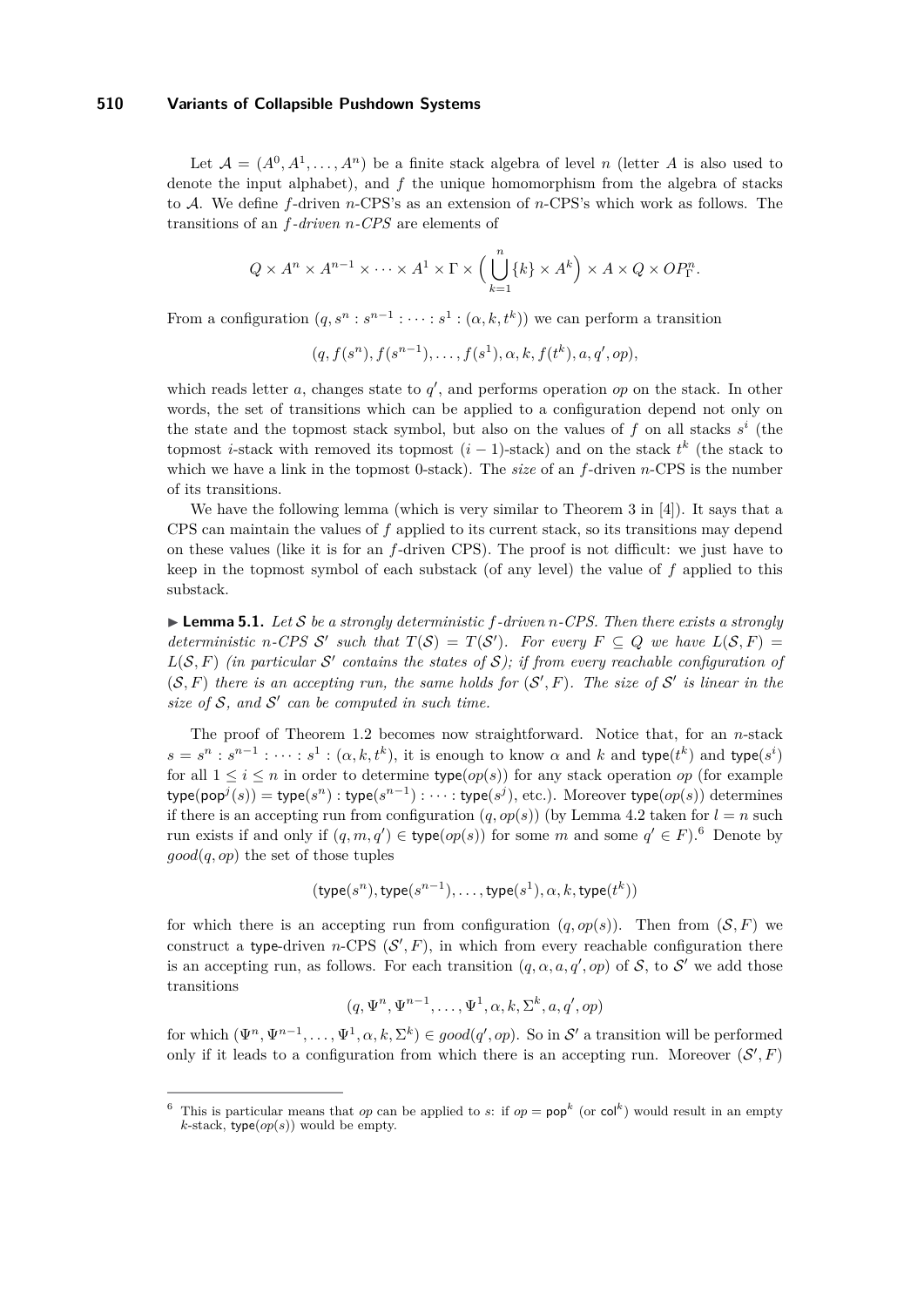accepts the same words as  $(S, F)$  since we do not remove transitions of accepting runs. By applying Lemma [5.1](#page-10-0) we obtain from  $(S', F)$  a deterministic *n*-CPS having the same property.<sup>7</sup> Let us calculate the size (the number of transitions) of  $\mathcal{S}'$  (hence of the resulting *n*-CPS). Notice that  $|\mathcal{T}^n|$  and  $|\mathcal{T}^{n-1}|$  are polynomial in the size of S, and  $|\mathcal{T}^i| = |\mathcal{T}^{i+1}| \cdot 2^{|\mathcal{T}^{i+1}|}$ for  $i < n-1$  is  $n-1-i$  times exponential in the size of S. In particular  $|\mathcal{T}^1|$  is the greatest and is  $n-2$  times exponential in the size of S. The transitions of  $S'$  are defined for subsets of  $\mathcal{T}^i$ , hence their number is at most  $n-1$  times exponential in the size of S.

# <span id="page-11-0"></span>**6 Reconstructing a run**

In this section we sketch how Theorem [1.1](#page-1-0) can be proved. Fix some  $n$ -CPS  $S$  (with states  $Q$ ), for which  $T(S)$  is deterministic. As a first step we would like to construct a deterministic type-driven *n*-CPS  $\mathcal R$  which would uniquely choose some run of  $\mathcal S$  in the following sense. System R has the same stack alphabet as S, and for each state  $q \in Q$  of S, system R also has the state *q*, as well a state start<sub>*q,a*</sub> for each  $a \in A$ . Assume that S has a run whose labels form a word from  $\varepsilon^* a$  (for some  $a \in A$ ), starting in a reachable configuration  $c = (q, s)$ , and ending in a configuration  $d = (q', s')$  (by determinism of  $T(S)$ , there is at most one such *d* for given *a* and *c*). Then in R there is a run from (start<sub>a,a</sub>, s) to *d* using only  $\varepsilon$ -transitions, and not using states from *Q* (except its last configuration, which is *d*).

Assume we have such  $\mathcal{R}$ <sup>8</sup>. Then we can construct a strongly deterministic type-driven *n*-CPS S' such that  $T(S) = T(S')$  as follows. Let G be the *ε*-closure of the configuration graph of  $S$ , and  $G$  its set of nodes; in other words  $G$  contains the initial configuration and all configurations reachable by a run which ends by a non- $\varepsilon$ -transition. Let also  $H \subseteq G$  be its subsets containing only those of them, from which there exists a run containing some non-*ε*transition (i.e. a run to another configuration from  $G$ ). The set of configurations of  $\mathcal{S}'$  which have state from  $Q$  are exactly those from  $H$ . In particular the initial configuration of  $S$  and  $S'$  is the same. All non-ε-transitions will be going from elements of *H* (i.e. configurations with state from *Q*). For each such configuration  $c = (q, s)$ , type determines the labels of edges outgoing from *c* in G. Indeed, there is an edge from *c* to some  $d \in G$  labelled by some  $a \in A$  if and only if there is a run from *c* whose labels form a word from  $\varepsilon^* a$ ; thus if and only if  $(q, m, q') \in \text{type}(s)$  for any element *m* which is the image of a word from  $\varepsilon^* a$  and for any  $q'$ . Notice also that configuration *d* is unique for given *c* and *a*, by determinism of  $T(S)$ . Moreover, type determines whether  $d \in H$ : this is the case when there is a run from *c* whose labels form a word from  $\varepsilon^* a \varepsilon^* A$ ; thus when  $(q, m, q') \in \text{type}(s)$  for any element *m* which the image of a word from  $\varepsilon^* a \varepsilon^* A$  and for any  $q'$ . In such situation we add an *a*-labelled transition to the state start<sub>q,a</sub> which does not change the stack (e.g. we make a push and then a pop). Then the system will simulate deterministically some run to *d*, making only *ε*-transitions (this is already realized by  $\mathcal{R}$ ). Otherwise (for  $d \in G \setminus H$ ), we just make an *a*-labelled transition to a dead state *qdie*, from which there are no more transitions. This way  $T(S) = T(S')$ , and S' is strongly deterministic.

It remains to construct R. Let  $c = (q, s^n : s^{n-1} : \cdots : s^0)$  be a configuration such that in type( $s^0$ ) we have a run descriptor  $\sigma = (q, \Psi^n, \Psi^{n-1}, \dots, \Psi^1, m, q)$  such that  $\Psi^i \subseteq \text{type}(s^i)$ for  $1 \leq i \leq n$ . Lemma [4.2](#page-7-0) says that then there exists a run from *c* which evaluates to *m* under  $\varphi$  and ends in state  $q'$ . But how to simulate it using a type-driven CPS? It is easy to

<sup>&</sup>lt;sup>7</sup> In order to obtain strong determinism, an additional step has to be performed.

<sup>&</sup>lt;sup>8</sup> In the actual construction  $\mathcal R$  is slightly more complicated (we keep some additional information on the stack).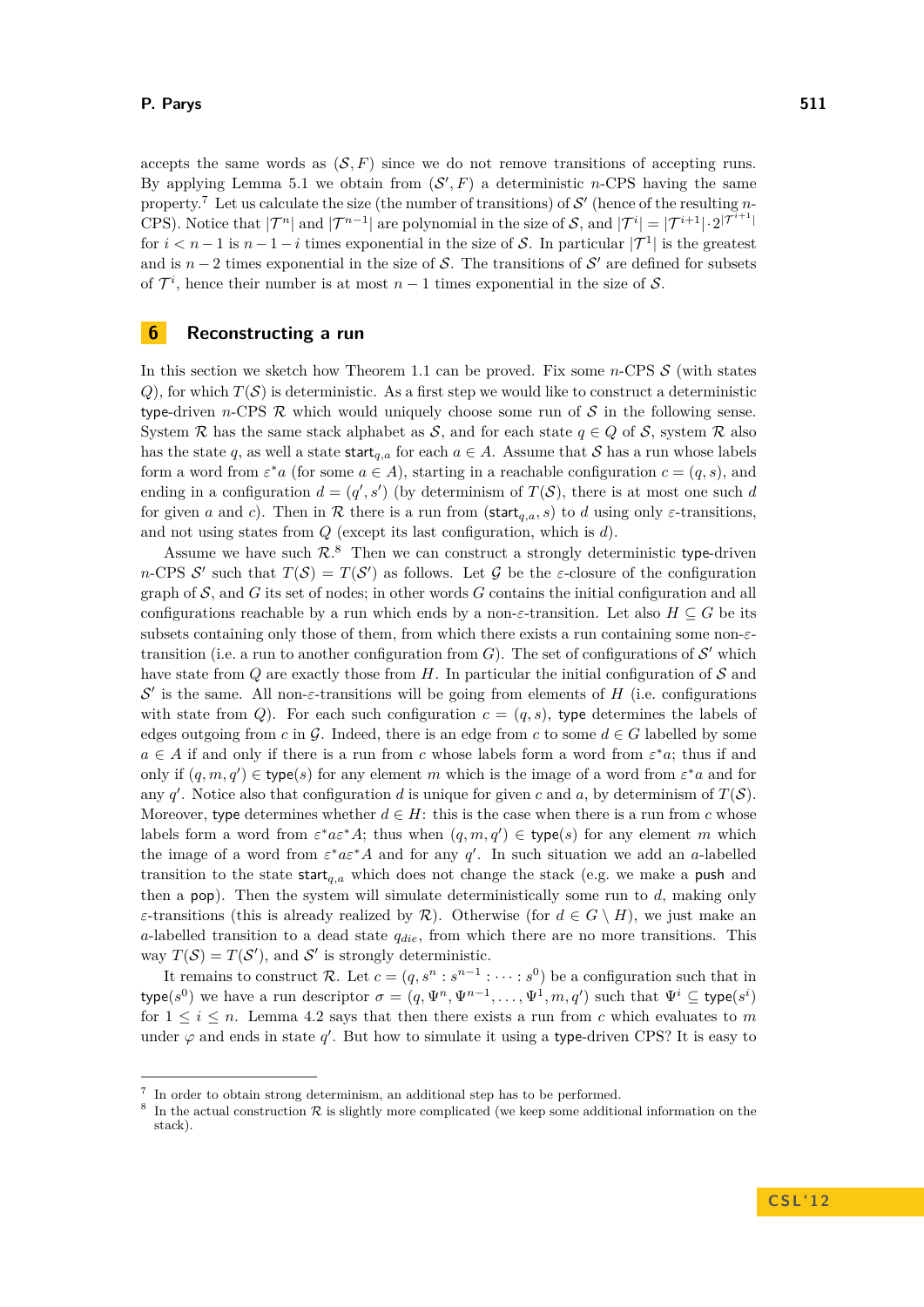perform some first step of such run; we just need to follow a transition used in Definition [4.4](#page-8-1) to add  $\sigma$  to type( $s^0$ ). Moreover this leads to a configuration which again satisfies the same condition, so we can repeat the same. When we reach a configuration in which the first point of Definition [4.4](#page-8-1) is used, we are done: we have finished the run.

The problem is that by such construction we can obtain an infinite run (e.g. a loop). The reason why the "2⇒1" implication of Lemma [4.2](#page-7-0) holds is that cons is defined as the smallest fixpoint, not any fixpoint. According to the definition of cons*z*, after a push operation it is enough to use cons*z*−<sup>1</sup> both for the 0-stack which was topmost till now, and for the new topmost 0-stack. Thus we should keep the maximal allowed value of *z* with each 0-stack, and decrease this value for each push operation. Then for calculating the type of a bigger stack we should only use this cons*z*−1, not whole cons.

There is also a technical difficulty that the values of *z* stored with each symbol have to be reset everywhere to  $z_{\infty}$  (recall that  $z_{\infty}$  is a number for which cons = cons<sub> $z_{\infty}$ </sub>) when we finally reach a configuration from *G*, and we want to run the simulation again. Of course we cannot do this explicitly, but we can just put some marker on the stack, which denotes that the value of *z* is  $z_{\infty}$  everywhere below. Then above the marker we work as previously, and we assume that bellow the marker all symbols have  $z_{\infty}$  on its second coordinate. More precisely, we need a separate kind of marker for each level: in each *k*-stack we will mark the bottommost  $(k-1)$ -stack in which the *z* values are actual; we also need another kind of marker to denote the 0-stacks in which the *z* values in the link are not actual.

► **Example 6.1.** Consider the 1-CPS having the following transitions.

$$
\begin{array}{ll}\bigl(\bot,q_1,a,q_2,\mathsf{push}_{x,1}^1\bigr)&(x,q_3,\varepsilon,q_1,\mathsf{push}_{x,1}^1) & (x,q_1,\varepsilon,q_1,\mathsf{pop}^1)\\ \bigl(x,q_2,\varepsilon,q_3,\mathsf{push}_{x,1}^1\bigr)&(x,q_3,\varepsilon,q_2,\mathsf{pop}^1)\end{array}
$$

Then the types contain the following run descriptors (not all are shown).

$$
\begin{array}{ll} (q_1,\emptyset,\varepsilon^*a,q_2)\in \text{cons}(\bot,1,\emptyset) & (q_2,\{\tau\},\varepsilon^*a,q_2)\in \text{cons}_3(x,1,\emptyset) \\ \tau=(q_1,\varepsilon^*a,q_2)\in \text{type}([\bot]) & \sigma=(q_2,\varepsilon^*a,q_2)\in \text{type}([\bot x]) \\ (q_1,\{\tau\},\varepsilon^*a,q_2)\in \text{cons}_1(x,1,\emptyset) & (q_3,\{\tau,\sigma\},\varepsilon^*a,q_2)\in \text{cons}_1(x,1,\emptyset) \\ (q_3,\{\tau\},\varepsilon^*a,q_2)\in \text{cons}_2(x,1,\emptyset) \end{array}
$$

The key decision to take is in configuration  $(q_3, [\perp xx])$ . By just choosing the run descriptor  $(q_3, {\tau, \sigma}, \varepsilon^* a, q_2)$  from cons<sub>z</sub> for the smallest  $z (z = 1)$  we make pop<sup>1</sup> leading to  $(q_2, {\lfloor \pm x \rfloor}).$ Now the only possibility is to use  $(q_2, \{\tau\}, \varepsilon^* a, q_2) \in \text{cons}_3(x, 1, \emptyset)$ , and to perform  $\text{push}_{x,1}^1$ . If we just went to  $(q_3, [\perp xx])$ , we would fall into a loop. Also restricting *z* used in this configuration (for the new topmost  $x$ ) does not help. We should instead go to a configuration  $(q_3, [\perp x' x'])$ , where  $x'$  is a version of *x* which implies that only  $z \leq 2$  can be used. Then  $\sigma \notin \text{type}([\bot x'])$ , so we cannot perform the pop<sup>1</sup> transition again. We have to use  $(q_3, {\tau}, \varepsilon^* a, q_2) \in \text{cons}_2(x, 1, \emptyset)$ , thus we perform  $\text{push}_{x,1}^1$  and we leave the loop.

## <span id="page-12-0"></span>**6.1 Bound on the run length**

Next we notice that the method described above not only guarantees that the obtained run is finite, but also gives a concrete bound on its length. Let us repeat that in the system  $\mathcal{R}$ , which deterministically simulates one run of  $S$ , we keep with each stack symbol a natural number *z* (which is between 0 and  $z_{\infty}$ ). Whenever we perform some push<sup>k</sup> operation, this value is decreased in the topmost 0-stack, both in the original  $(k-1)$ -stack and in its copy. We want to argue that every run working like that will terminate. In order to obtain that we define potential of a stack.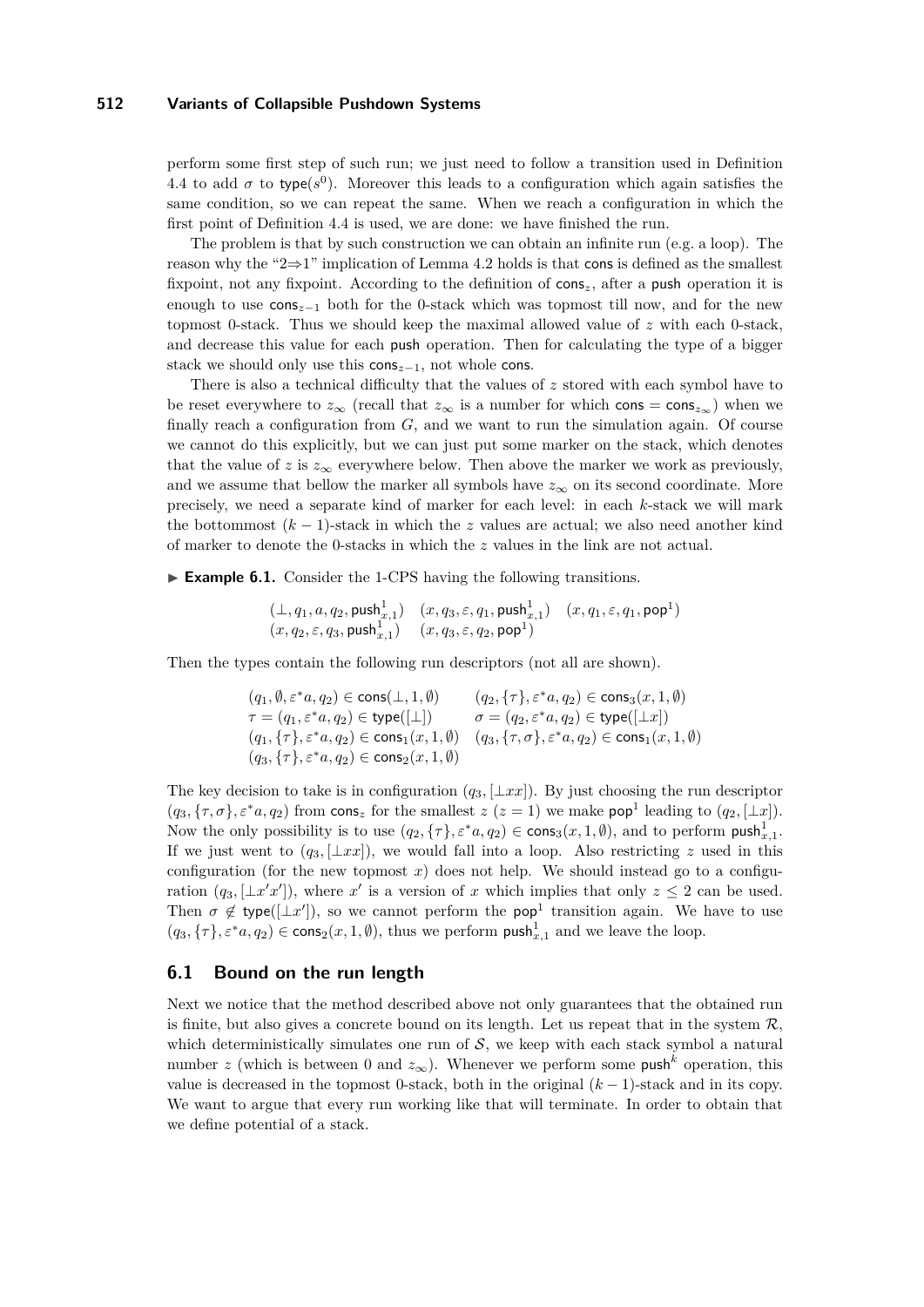**Definition 6.2.** Let  $0 \le k \le n$ , and let  $s^k$  be a *k*-stack over alphabet  $\Gamma \times \{0, 1, \ldots, z_{\infty}\}.$ We define a natural number  $\mathsf{pt}(s^k)$  (the *potential* of  $s^k$ ) by induction on the structure of  $s^k$ . When  $k = 0$  and  $s^k = ((\alpha, z), K, t^K)$ , we take  $pt(s^k) = 2z$ .  $\blacksquare$ 

- When  $k \geq 1$  and  $s^k$  is empty, we take  $pt(s^k) = 0$ .
- When  $k \geq 1$  and  $s^k = t^k : t^{k-1}$ , we take

$$
\mathsf{pt}(s^k) = \mathsf{pt}(t^k) + 2^{\mathsf{pt}(t^{k-1})}.
$$

It is not difficult to see that the potential is decreased by each operation (assuming that the push operations behave as described above). Thus the length of the run reconstructed by  $R$  is bounded by the potential of the starting configuration. If we forget about the system R, we obtain the following strengthened version of the '2⇒1" implication of Lemma [4.2](#page-7-0) (for  $l = n$ ).

<span id="page-13-0"></span>**I Lemma 6.3.** Let  $c = (q, s)$  be a configuration of S, and let  $\tilde{s}$  be the stack over alphabet  $\Gamma \times \{0, 1, \ldots, z_{\infty}\}\$  *obtained from s by appending*  $z_{\infty}$  *to each stack symbol. Assume that*  $(q, m, q') \in type(s)$ . Then there exists a run from c which evaluates to m under  $\varphi$ , ends in *state*  $q'$ , and has length at most  $pt(\tilde{s})$ .

Let us conclude by a proof of Theorem [1.5.](#page-3-0) By assumption some accepting run exists from the initial configuration  $(q_I, s_I)$ . By Lemma [4.2](#page-7-0) this means that  $(q_I, m, q') \in \text{type}(s_I)$ for some  $m \in M$  and some accepting state  $q'$ . Using the above lemma we obtain back an accepting run, but now its length is bounded by the potential of the initial configuration. Notice that the potential is *n* times exponential in  $z_{\infty}$ . Moreover  $z_{\infty}$  is *n*−1 times exponential in the number of states of the system, which follows from Proposition [4.6.](#page-9-2) Thus we obtain an accepting run of length  $2n - 1$  times exponential in the size of the system; a precise calculation gives the value written in Theorem [1.5.](#page-3-0)

# **7 Conclusions**

Let us mention that the methods presented in this paper can be used in a much more general context. In [\[11\]](#page-14-4) we define types of stacks which characterize a lot of interesting kinds of runs, called top*<sup>k</sup>* -non-erasing runs, pumping runs, *k*-returns, *k*-colreturns; additionally a general definition is given, which allows to consider also other classes of runs having some properties. To be concrete: we can consider for example a class of runs such that the topmost *k*-stack at the end is equal to the topmost *k*-stack at the beginning, and is indeed obtained as its copy. It is almost immediate to generalize the results of this paper to all these classes of runs:

- The number of run descriptors for these more general types is  $n-1$  times exponential.  $\rightarrow$
- The type function is still a homomorphism of stack algebras, so it can be computed by  $\overline{\phantom{a}}$ the CPS, as in Section [5.](#page-9-1)
- We can deterministically reconstruct runs of that kind, like in Section [6.](#page-11-0)  $\blacksquare$
- $\rightarrow$ The length of such runs can be bounded like in Lemma [6.3.](#page-13-0)

Observe that most of these classes of runs cannot (at least in any natural way) be defined using  $\mu$ -calculus in the configuration graph.

Techniques similar to ours were used independently in a recent paper [\[3\]](#page-14-10). Moreover some of our results can be deduced from another independent work [\[6\]](#page-14-11).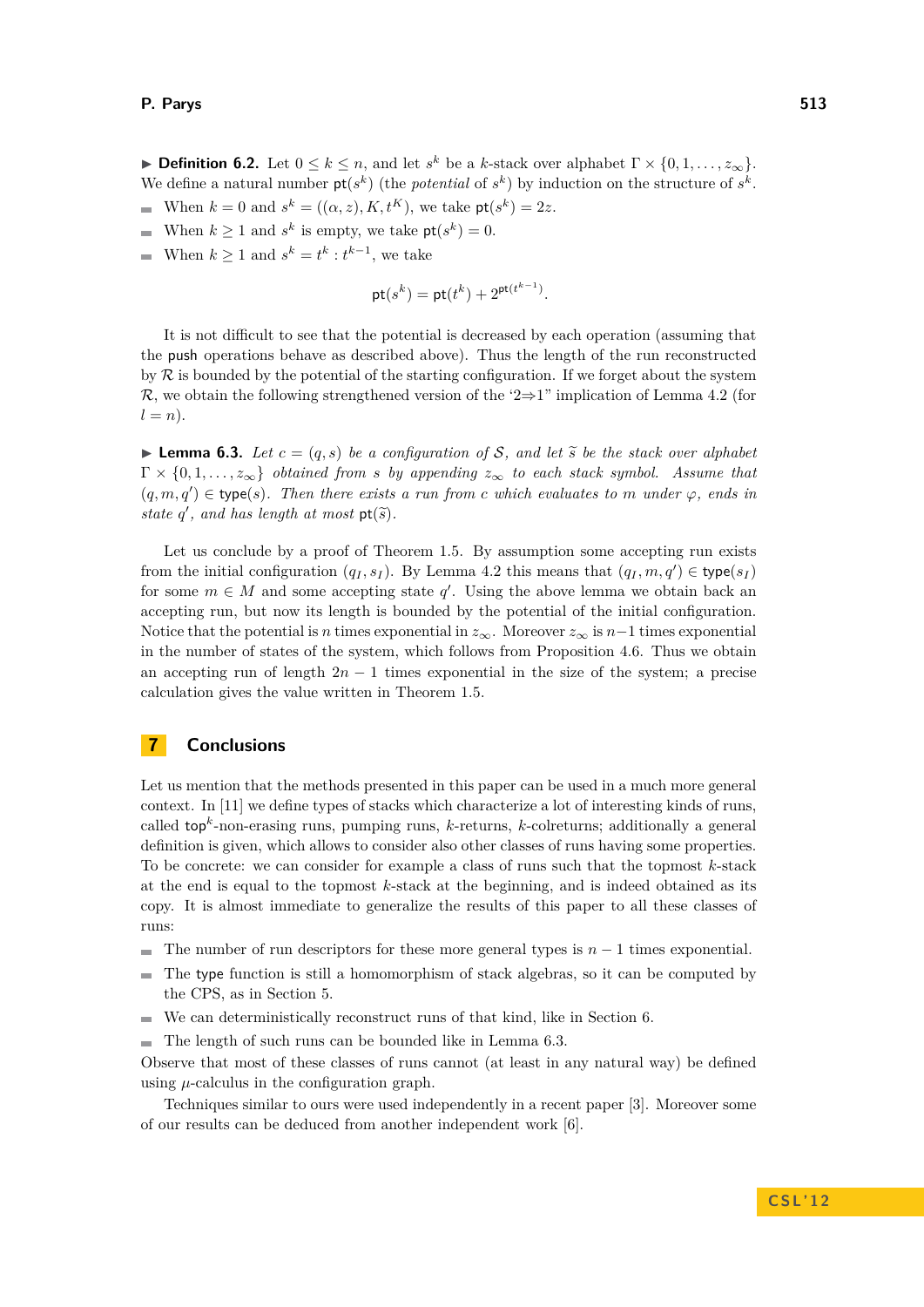**Future work.** One open question is whether the hierarchy of word languages recognized by collapsible pushdown systems is strict (if every two its levels are different). Notice that we only show that the hierarchy is infinite (that there are infinitely many different levels). One possible way to obtain the strictness would be to show that if two levels coincide, then all higher levels have to coincide (however we do not see any easy reason for that). A second way would be to improve the bounds given in our proof.

It is also an open problem whether these languages are context-sensitive.

A second direction would be to extend our approach of testing emptiness to the *µ*calculus model checking problem (and obtain a simple algorithm for that problem, which uses collapsible pushdown systems directly).

Another interesting question is about the relation between the classes of word languages recognized by collapsible and non-collapsible pushdown systems. It is known that on level 2 these classes coincide [\[1\]](#page-14-12) (unlike for trees and graphs); nevertheless the conjecture is that for higher levels these classes are different.

#### **References**

- <span id="page-14-12"></span>**1** K. Aehlig, J. G. de Miranda, and C.-H. L. Ong. Safety is not a restriction at level 2 for string languages. In V. Sassone, editor, *FoSSaCS*, volume 3441 of *Lecture Notes in Computer Science*, pages 490–504. Springer, 2005.
- <span id="page-14-9"></span>**2** A. Blumensath. On the structure of graphs in the Caucal hierarchy. *Theor. Comput. Sci.*, 400(1-3):19–45, 2008.
- <span id="page-14-10"></span>**3** C. Broadbent, A. Carayol, M. Hague, and O. Serre. A saturation method for collapsible pushdown systems. To appear in ICALP, 2012.
- <span id="page-14-5"></span>**4** C. H. Broadbent, A. Carayol, C.-H. L. Ong, and O. Serre. Recursion schemes and logical reflection. In *LICS*, pages 120–129. IEEE Computer Society, 2010.
- <span id="page-14-7"></span>**5** C. H. Broadbent and C.-H. L. Ong. On global model checking trees generated by higherorder recursion schemes. In L. de Alfaro, editor, *FOSSACS*, volume 5504 of *Lecture Notes in Computer Science*, pages 107–121. Springer, 2009.
- <span id="page-14-11"></span>**6** A. Carayol and O. Serre. Collapsible pushdown automata and labeled recursion schemes. Equivalence, safety and effective selection. To appear in LICS, 2012.
- <span id="page-14-2"></span>**7** A. Carayol and S. Wöhrle. The Caucal hierarchy of infinite graphs in terms of logic and higher-order pushdown automata. In P. K. Pandya and J. Radhakrishnan, editors, *FSTTCS*, volume 2914 of *Lecture Notes in Computer Science*, pages 112–123. Springer, 2003.
- <span id="page-14-1"></span>**8** D. Caucal. On infinite terms having a decidable monadic theory. In K. Diks and W. Rytter, editors, *MFCS*, volume 2420 of *Lecture Notes in Computer Science*, pages 165–176. Springer, 2002.
- <span id="page-14-6"></span>**9** W. Damm. The IO- and OI-hierarchies. *Theor. Comput. Sci.*, 20:95–207, 1982.
- <span id="page-14-3"></span>**10** M. Hague, A. S. Murawski, C.-H. L. Ong, and O. Serre. Collapsible pushdown automata and recursion schemes. In *LICS*, pages 452–461. IEEE Computer Society, 2008.
- <span id="page-14-4"></span>**11** A. Kartzow and P. Parys. Strictness of the collapsible pushdown hierarchy. *CoRR*, abs/1201.3250, 2012.
- <span id="page-14-0"></span>**12** T. Knapik, D. Niwinski, and P. Urzyczyn. Higher-order pushdown trees are easy. In M. Nielsen and U. Engberg, editors, *FoSSaCS*, volume 2303 of *Lecture Notes in Computer Science*, pages 205–222. Springer, 2002.
- <span id="page-14-8"></span>**13** N. Kobayashi and C.-H. L. Ong. Complexity of model checking recursion schemes for fragments of the modal mu-calculus. In S. Albers, A. Marchetti-Spaccamela, Y. Matias, S. E. Nikoletseas, and W. Thomas, editors, *ICALP (2)*, volume 5556 of *Lecture Notes in Computer Science*, pages 223–234. Springer, 2009.